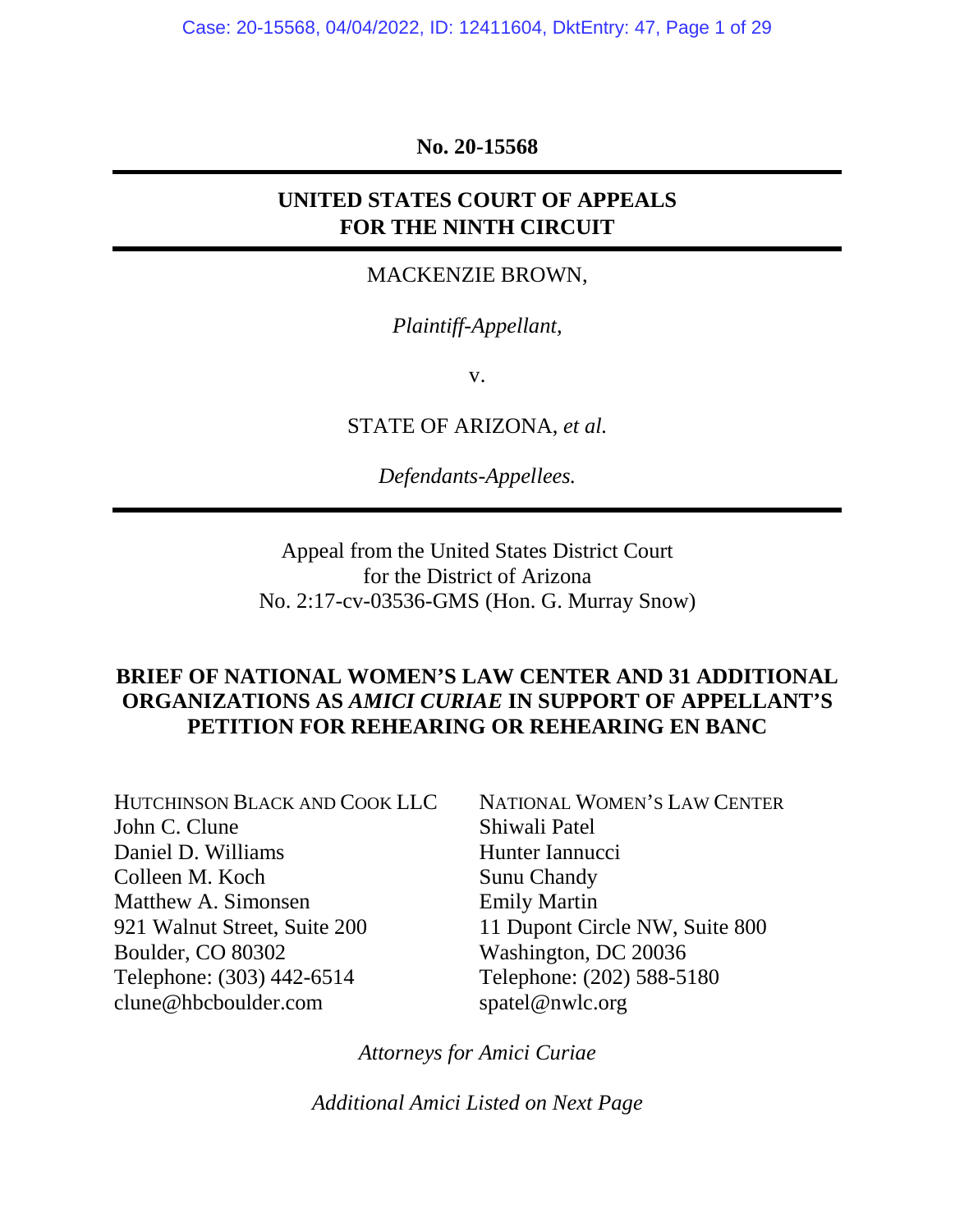#### **ADDITIONAL** *AMICI CURIAE*

American Federation of State, County, and Municipal Employees

Athlete Ally

Atlanta Women for Equality

Chicago Foundation for Women

Clearinghouse on Women's Issues

Desiree Alliance

Feminist Majority Foundation

Harvard Law School Gender Violence Program

In Our Own Voice: National Black Women's Reproductive Justice Agenda

International Action Network for Gender Equity & Law (IANGEL)

Lawyers Club of San Diego

Legal Aid at Work

NARAL Pro-Choice America

National Association of Commissions for Women

National Association of Social Workers (NASW)

National Association of Women Lawyers

National Center for Transgender Equality

National Crittenton

National Network to End Domestic Violence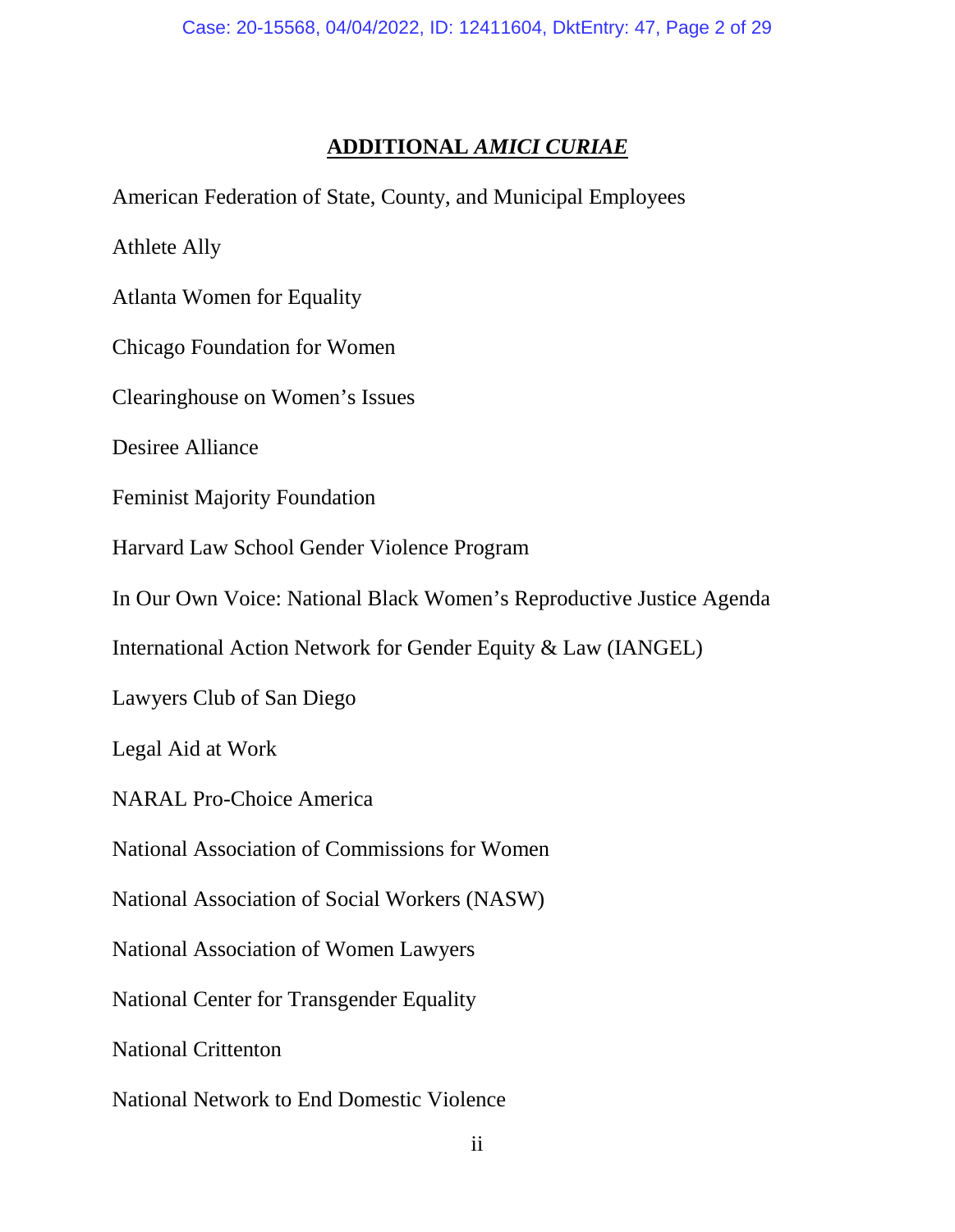#### Case: 20-15568, 04/04/2022, ID: 12411604, DktEntry: 47, Page 3 of 29

### National Organization for Women Foundation

National Women's Political Caucus

NIWAP, Inc.

Nurses for Sexual and Reproductive Health

Reproaction

**SIECUS** 

**SisterReach** 

The Women's Law Center of Maryland

Women Lawyers On Guard Inc.

Women's Bar Association of the District of Columbia

Women's Bar Association of the State of New York

Women's Law Project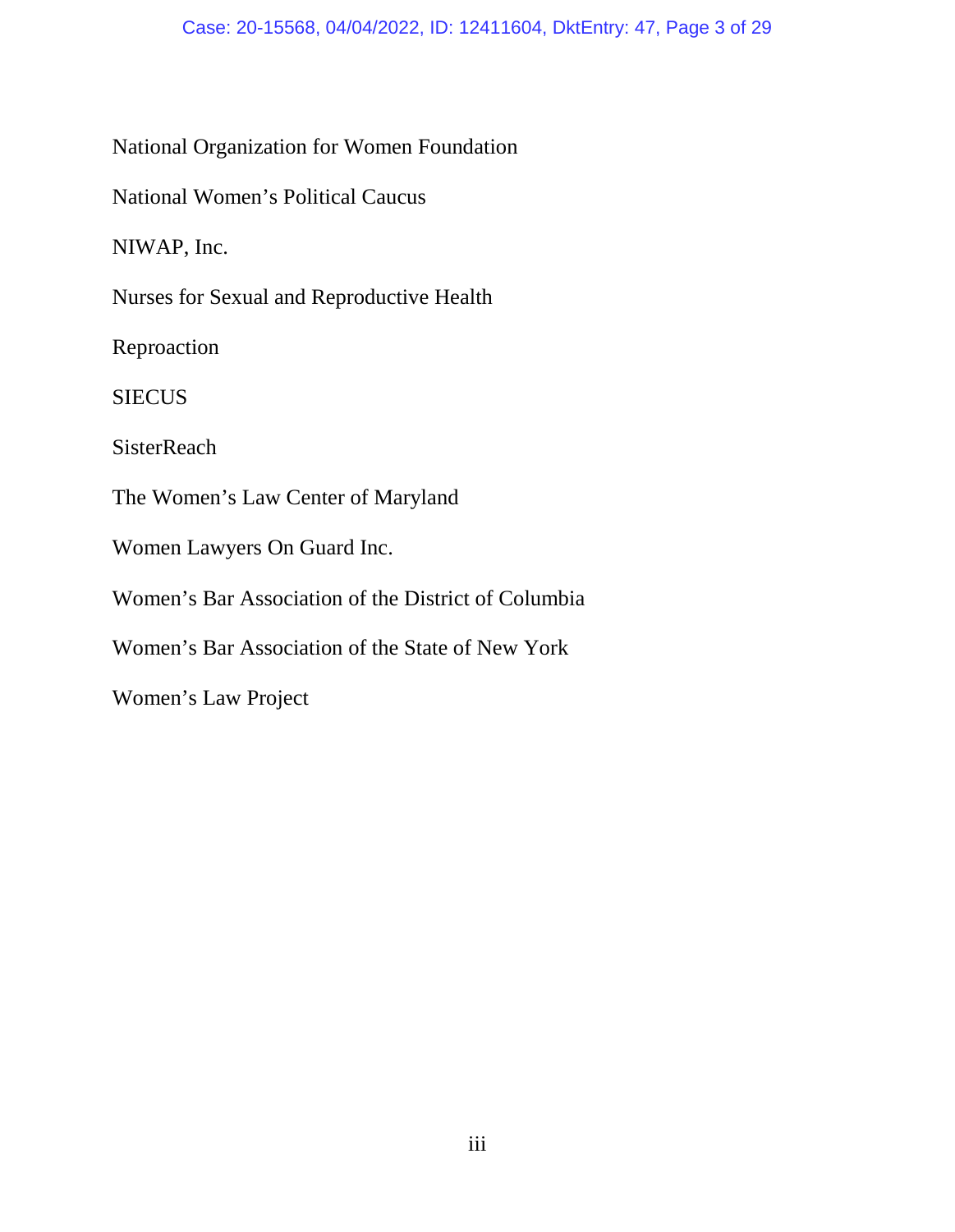#### **CORPORATE DISCLOSURE STATEMENT**

<span id="page-3-0"></span>Pursuant to Federal Rule of Appellate Procedure 29(a)(4)(A), undersigned counsel certifies that no *Amici Curiae* is a subsidiary or affiliate of any publicly owned corporation not named in this appeal; none has a parent corporation; and there is no publicly held corporation that owns 10% or more of the stock of any of them. No *Amici Curiae* has a substantial financial interest in the outcome of the litigation.

Dated: April 4, 2022

*s/ John C. Clune* 

John C. Clune *Counsel for Amici Curiae*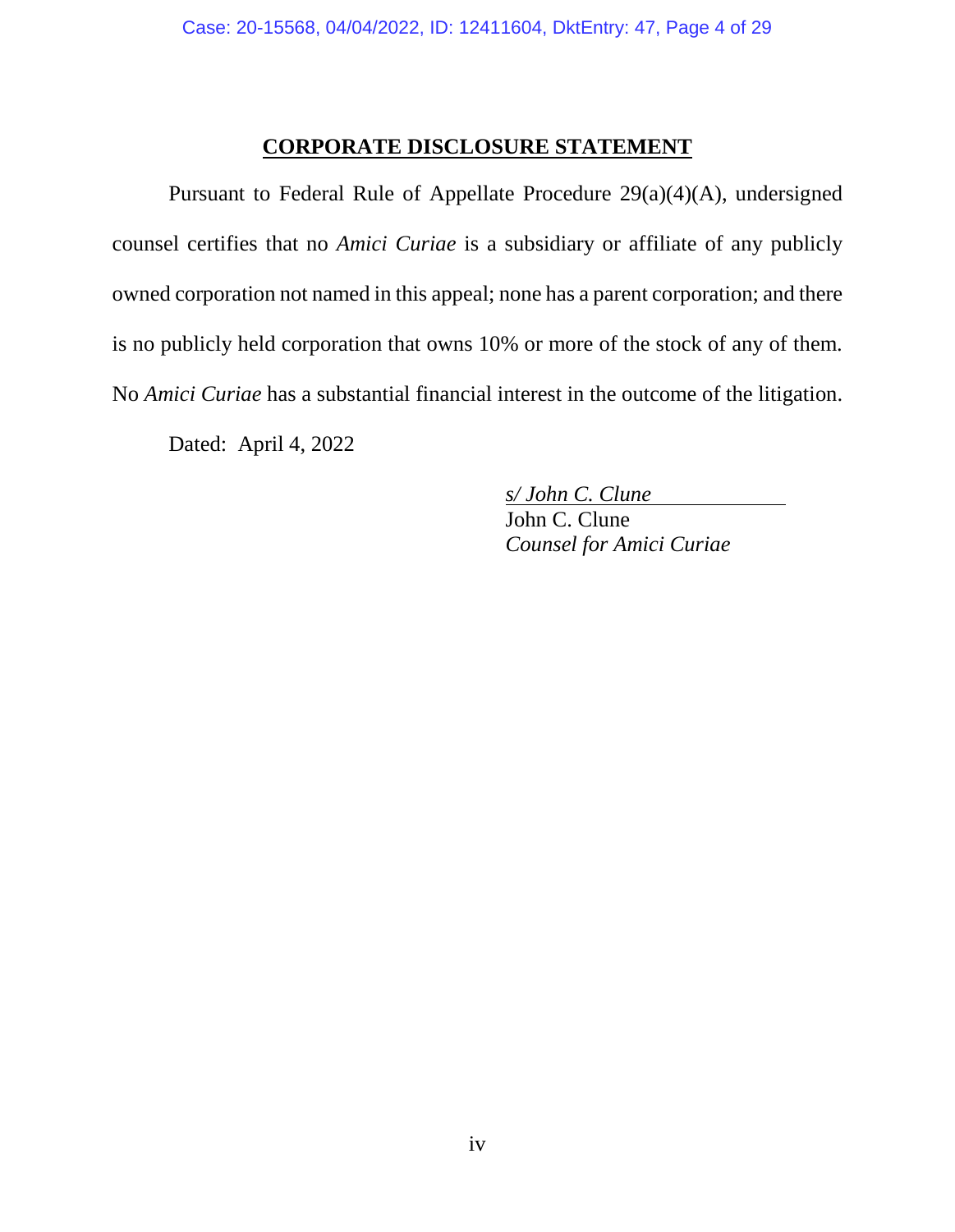# **TABLE OF CONTENTS**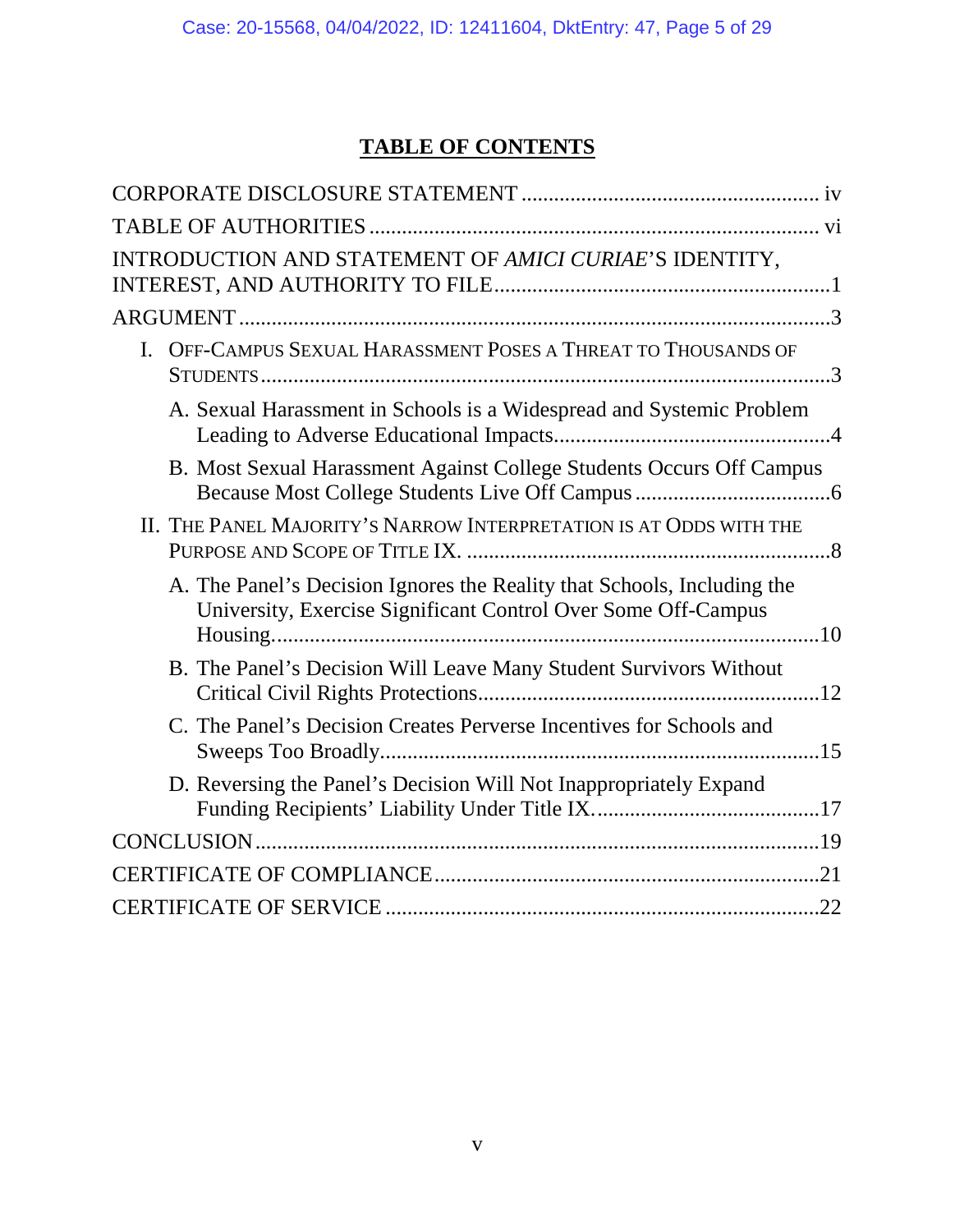# **TABLE OF AUTHORITIES**

# <span id="page-5-0"></span>**CASES**

| Davis v. Monroe Cnty. Bd. of Educ., 526 U.S. 629 (1999) 8-9, 12-13, 18                                                         |
|--------------------------------------------------------------------------------------------------------------------------------|
| Doe ex rel. Doe v. Coventry Bd. of Educ., 630 F.Supp.2d 226 (D.                                                                |
|                                                                                                                                |
| Farmer v. Kan. State Univ., No. 16-CV-2256-JAR-GEB, 2017 WL                                                                    |
|                                                                                                                                |
| Feminist Majority Found. v. Hurley, 911 F.3d 674 (4th Cir. 2018)16                                                             |
|                                                                                                                                |
|                                                                                                                                |
|                                                                                                                                |
|                                                                                                                                |
| Kinsman v. Fla. State Univ. Bd. of Trs., No. 4:15CV235-MW/CAS,                                                                 |
| L.E. v. Lakeland Joint Sch. Dist. #272, 403 F.Supp.3d 888 (D. Idaho                                                            |
|                                                                                                                                |
| <b>STATUTES</b>                                                                                                                |
|                                                                                                                                |
| <b>RULES</b>                                                                                                                   |
|                                                                                                                                |
| <b>OTHER AUTHORITIES</b>                                                                                                       |
| Bonnie Fisher et al., The Sexual Victimization of College Women, U.S.                                                          |
| Cecilia Mengo & Beverly M. Black, Violence Victimization on a<br>College Campus: Impact on GPA and School Dropout, 18 J. Coll. |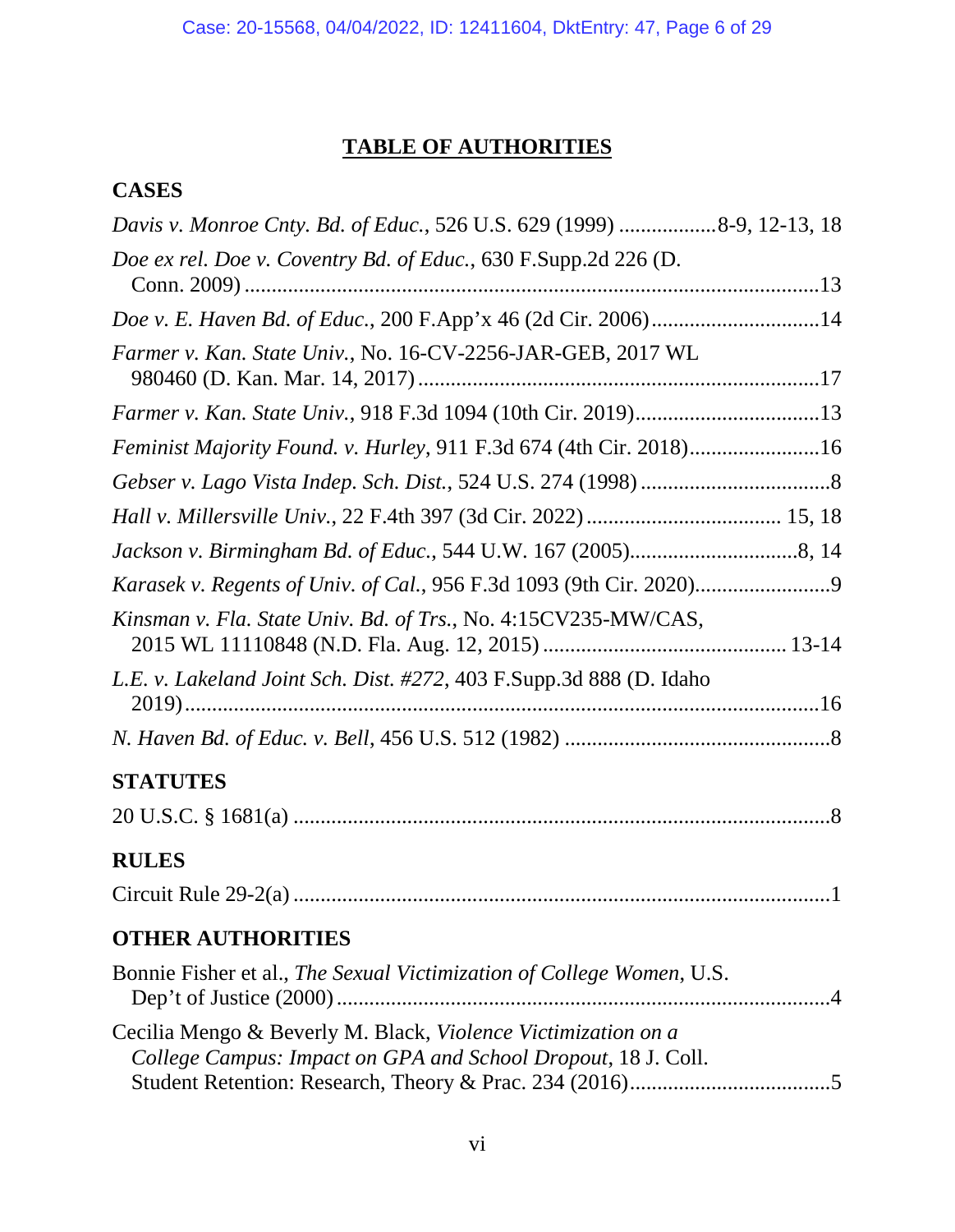| David Cantor et al., Association of American Universities, Report on<br>the AAU Climate Survey on Sexual Assault and Sexual Misconduct       |        |
|----------------------------------------------------------------------------------------------------------------------------------------------|--------|
| Jon Marcus, More Colleges and Universities Outsource Services to                                                                             |        |
| Know Your IX, The Cost of Reporting: Perpetrator Retaliation,                                                                                |        |
| <i>Off-Campus Housing</i> , Univ. of Ariz., https://offcampus.arizona.edu/                                                                   |        |
| <i>On-Campus Housing</i> , Univ. of Ariz.,<br>https://global.arizona.edu/international-students/campus-housing                               |        |
| Rochelle Sharpe, How Much Does Living Off-Campus Cost? Who                                                                                   | .6, 10 |
| Student Code of Conduct, Ariz. Bd. of Regents Policy No. 5-308                                                                               |        |
| Taylor D. Molstad et al., Sexual Assault as a Contributor to Academic<br><i>Outcomes in University: A Systematic Review, Trauma Violence</i> |        |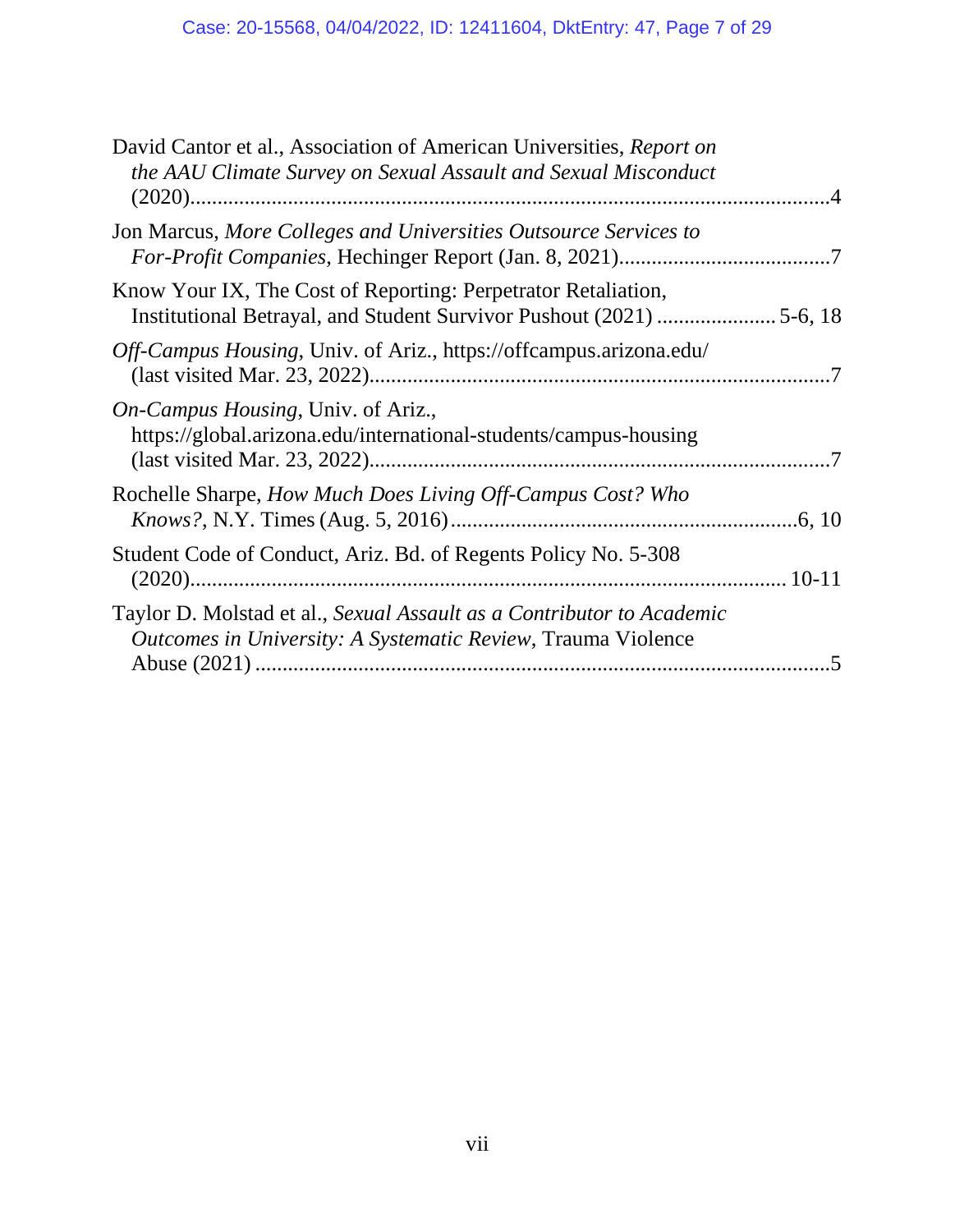#### <span id="page-7-0"></span>**INTRODUCTION AND STATEMENT OF** *AMICI CURIAE***'S IDENTITY, INTEREST, AND AUTHORITY TO FILE<sup>1</sup>**

Title IX, which prohibits sex discrimination in education programs and activities that receive federal funding, is a broad, remedial statute that protects student survivors' access to the educational benefits and opportunities of their schools after experiencing sexual harassment. The protections afforded by Title IX are a critical means of addressing sexual harassment, including assault, in schools.

This case involves Plaintiff-Appellant Mackenzie Brown's Title IX suit against Defendants-Appellees (collectively "the University"), in which she alleged that the University's failure to stop Orlando Bradford's known pattern of violence against female students ultimately led to him abusing her at his off-campus house. The District Court granted the University's motion for summary judgment, finding that the University did not have "control over the context" of Bradford's abuse of Brown because the abuse occurred *off campus*; Brown appealed to the Ninth Circuit, which affirmed the District Court's decision.

<sup>&</sup>lt;sup>1</sup> No counsel for any party authored this brief in whole or in part and no entity or person, aside from *Amici* and their counsel, made any monetary contribution intended to fund the preparation or submission of this brief. Pursuant to Circuit Rule  $29-2(a)$ , all parties have consented to this brief's filing; however, Defendants-Appellees do not concede any points made herein.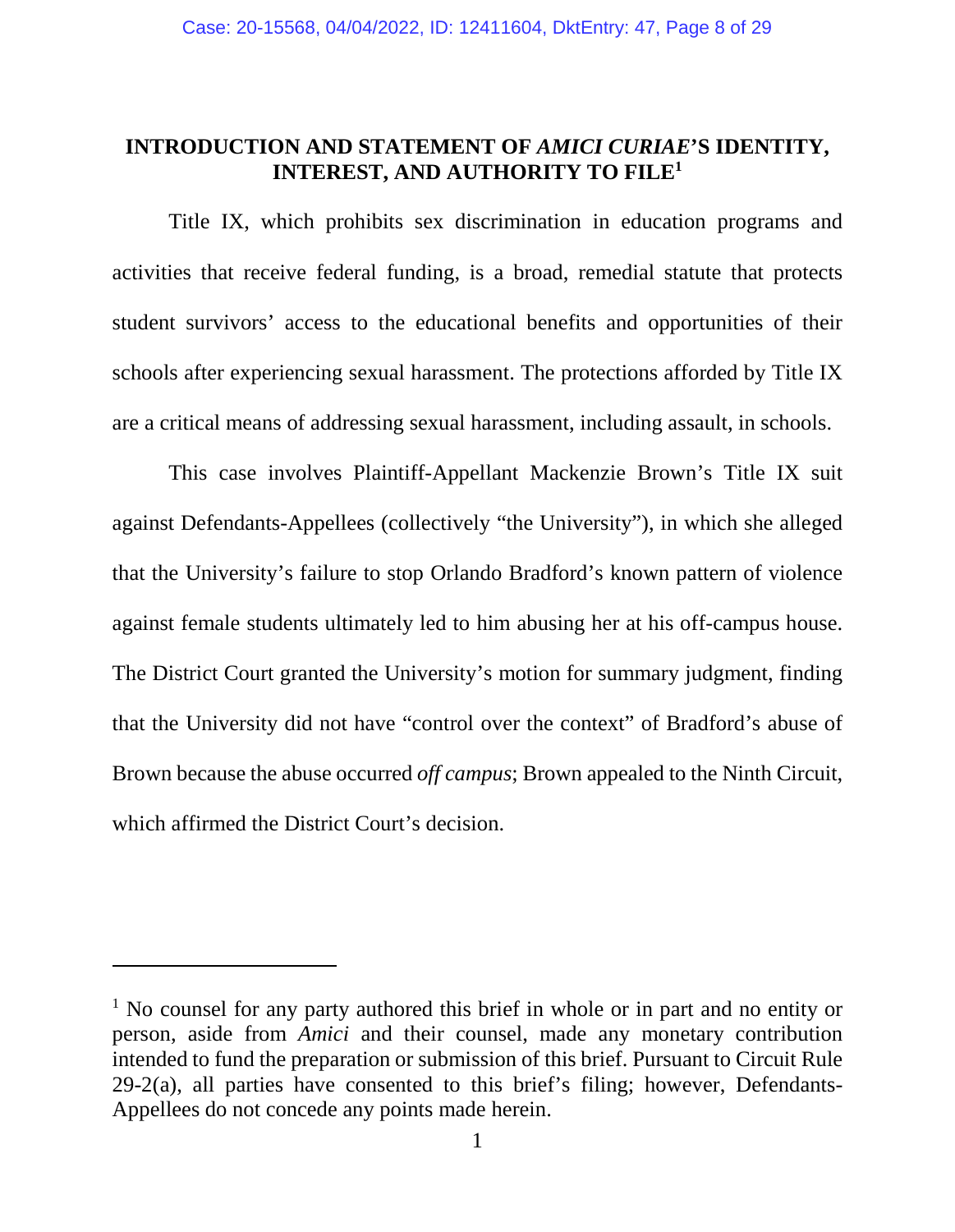The panel's decision narrows Title IX's scope by allowing schools to sweepingly ignore off-campus sexual harassment despite its disastrous consequences for students and their education. As such, NWLC and 31 additional *Amici* submit this brief to ask this Court to grant the petition to rehear this case. *Amici* aim to help this Court understand the range of ways that off-campus sexual harassment harms students' access to education and how the panel's decision impermissibly narrows the scope of actionable sex discrimination under Title IX, leaving many student survivors without a remedy. *Amici* ask that this Court protect students' rights to access education—consistent with Title IX's mandate—by holding that whether schools have control over the context of harassment is a factspecific inquiry and may include harassment that occurs off campus.

The **National Women's Law Center** ("NWLC") fights for gender justice in the courts, in public policy, and in our society—working across the issues that are central to lives of women and girls. We use the law in all its forms to change culture and drive solutions to the gender inequities that shape our society and to break down barriers that harm all of us—especially women and girls of color, LGBTQ people, and low-income women and families. Since 1972, NWLC has worked to advance educational opportunities, income security, workplace justice, and health and reproductive rights for women and girls and has participated as counsel or *Amicus Curiae* in a range of cases before the Supreme Court, federal courts of appeals,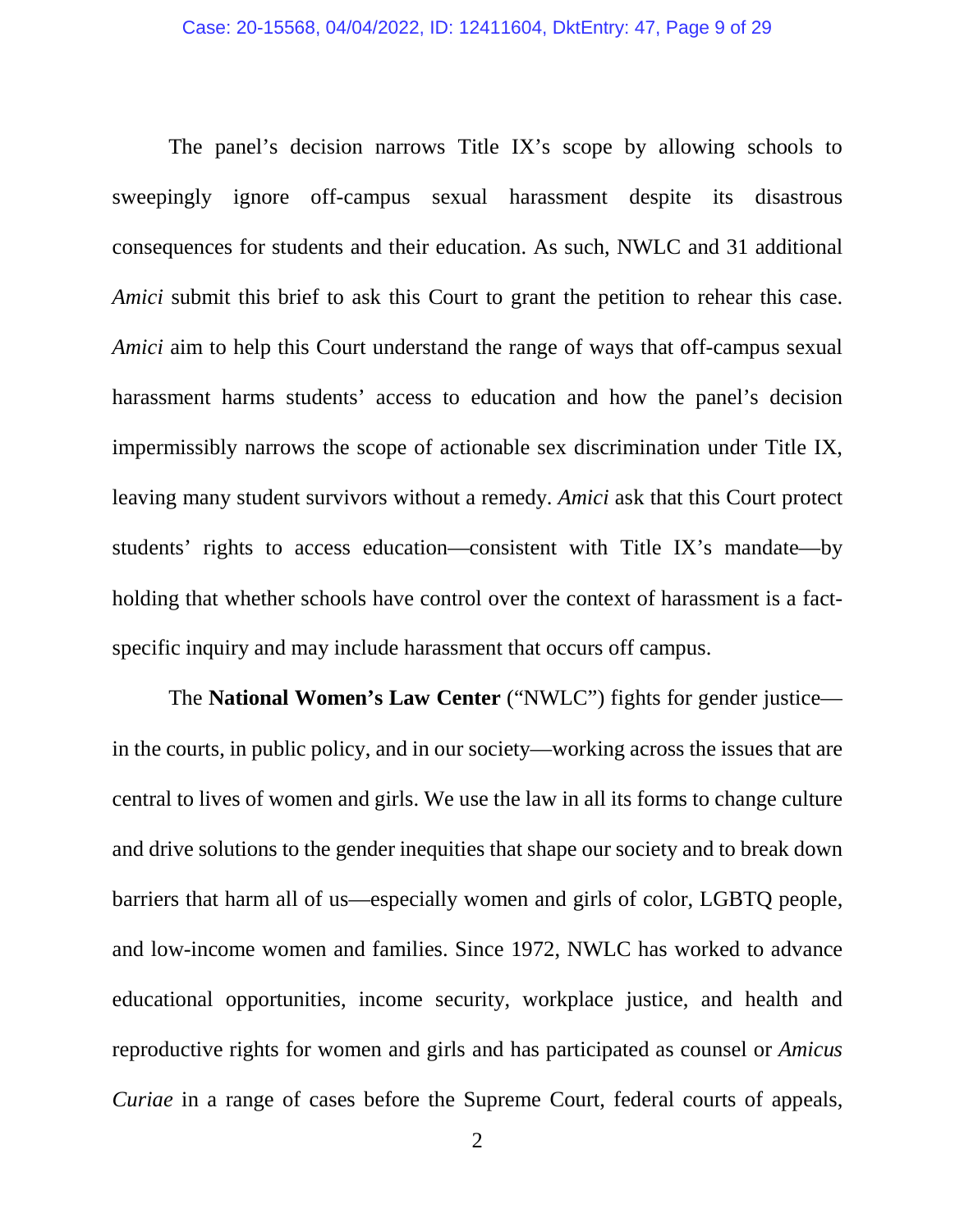#### Case: 20-15568, 04/04/2022, ID: 12411604, DktEntry: 47, Page 10 of 29

federal district courts, and state courts to secure protections against sex discrimination. NWLC's work includes advocating for the full and fair enforcement of Title IX of the Education Amendments of 1972 ("Title IX").

Additional *Amici* are also advocacy organizations, committed to ensuring that survivors are not denied justice for the harms they have faced. All *Amici* share an interest in eradicating sexual harassment and other forms of sex discrimination, including in schools.

#### **ARGUMENT**

### <span id="page-9-1"></span><span id="page-9-0"></span>**I. OFF-CAMPUS SEXUAL HARASSMENT POSES A THREAT TO THOUSANDS OF STUDENTS**

Despite Title IX's broad scope and remedial intent, students continue to experience sexual harassment, including assault, at an alarming rate. To create safe and non-discriminatory school climates consistent with Title IX's broad mandate, educational institutions across the country must be held responsible for addressing student-on-student sexual violence. The current decision in this case could serve to limit schools' responsibilities to address sexual harassment and assault to the relatively smaller percentage of students who experience sexual violence *on campus* and sets the stage for schools to ignore increased incidents of *off-campus* sexual violence that take place between students. This would leave significant numbers of college student survivors without Title IX rights and protections.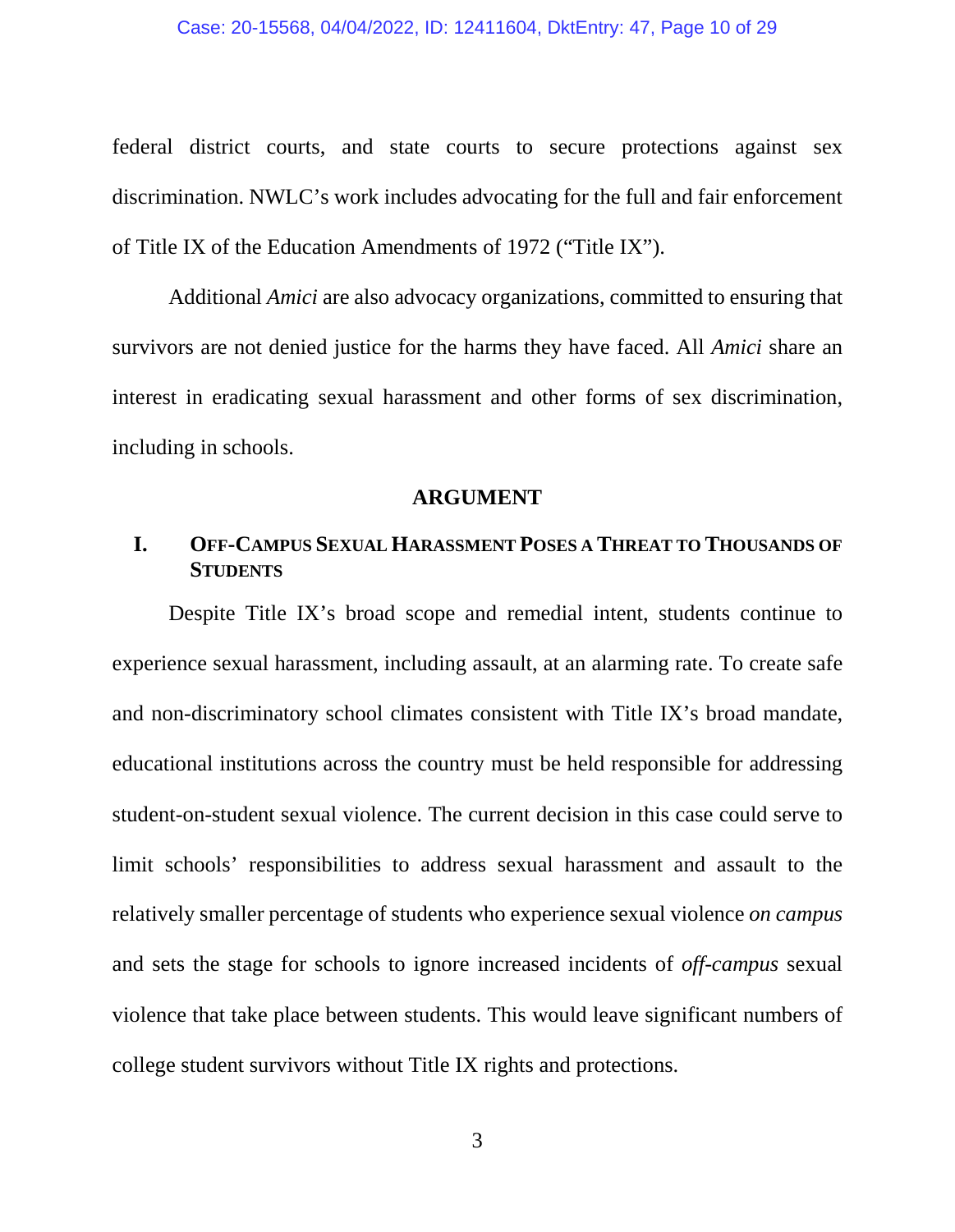### **A. Sexual Harassment in Schools is a Widespread and Systemic Problem Leading to Adverse Educational Impacts.**

<span id="page-10-0"></span>Sexual violence is already widespread and systemic, claiming more than 400,000 victims in the United States each year. It is particularly pervasive in college, happening both on and off campus, where 25.9 percent of women, 6.8 percent of men, and 22.8 percent of transgender, non-binary, and gender-nonconforming students report being sexually assaulted during their time as undergraduates.<sup>2</sup> Notably, off-campus sexual victimization is more prevalent than on-campus victimization; one study found that 33.7 percent of rapes of college students occurred on campus, while 66 percent of rapes occurred off campus.<sup>3</sup>

Irrespective of where a student experiences sexual violence, its educational impact is significant. One study noted that academic success is heavily dependent on student engagement—that is, a student's class attendance, completion of assignments, and successful course completion—and that sexual violence disrupts

<sup>2</sup> *See* David Cantor et al., Association of American Universities, *Report on the AAU Climate Survey on Sexual Assault and Sexual Misconduct*, at ix (2020), [https://www.aau.edu/sites/default/files/AAU-Files/Key-Issues/Campus-](https://www.aau.edu/sites/default/files/AAU-Files/Key-Issues/Campus-Safety/Revised%20Aggregate%20report%20%20and%20appendices%201-7_(01-16-2020_FINAL).pdf)[Safety/Revised%20Aggregate%20report%20%20and%20appendices%201-7\\_\(01-](https://www.aau.edu/sites/default/files/AAU-Files/Key-Issues/Campus-Safety/Revised%20Aggregate%20report%20%20and%20appendices%201-7_(01-16-2020_FINAL).pdf) [16-2020\\_FINAL\).pdf.](https://www.aau.edu/sites/default/files/AAU-Files/Key-Issues/Campus-Safety/Revised%20Aggregate%20report%20%20and%20appendices%201-7_(01-16-2020_FINAL).pdf)

<sup>3</sup> Bonnie Fisher et al., *The Sexual Victimization of College Women*, U.S. Dep't of Justice 18-20 (2000), [https://www.ojp.gov/pdffiles1/nij/182369.pdf.](https://www.ojp.gov/pdffiles1/nij/182369.pdf)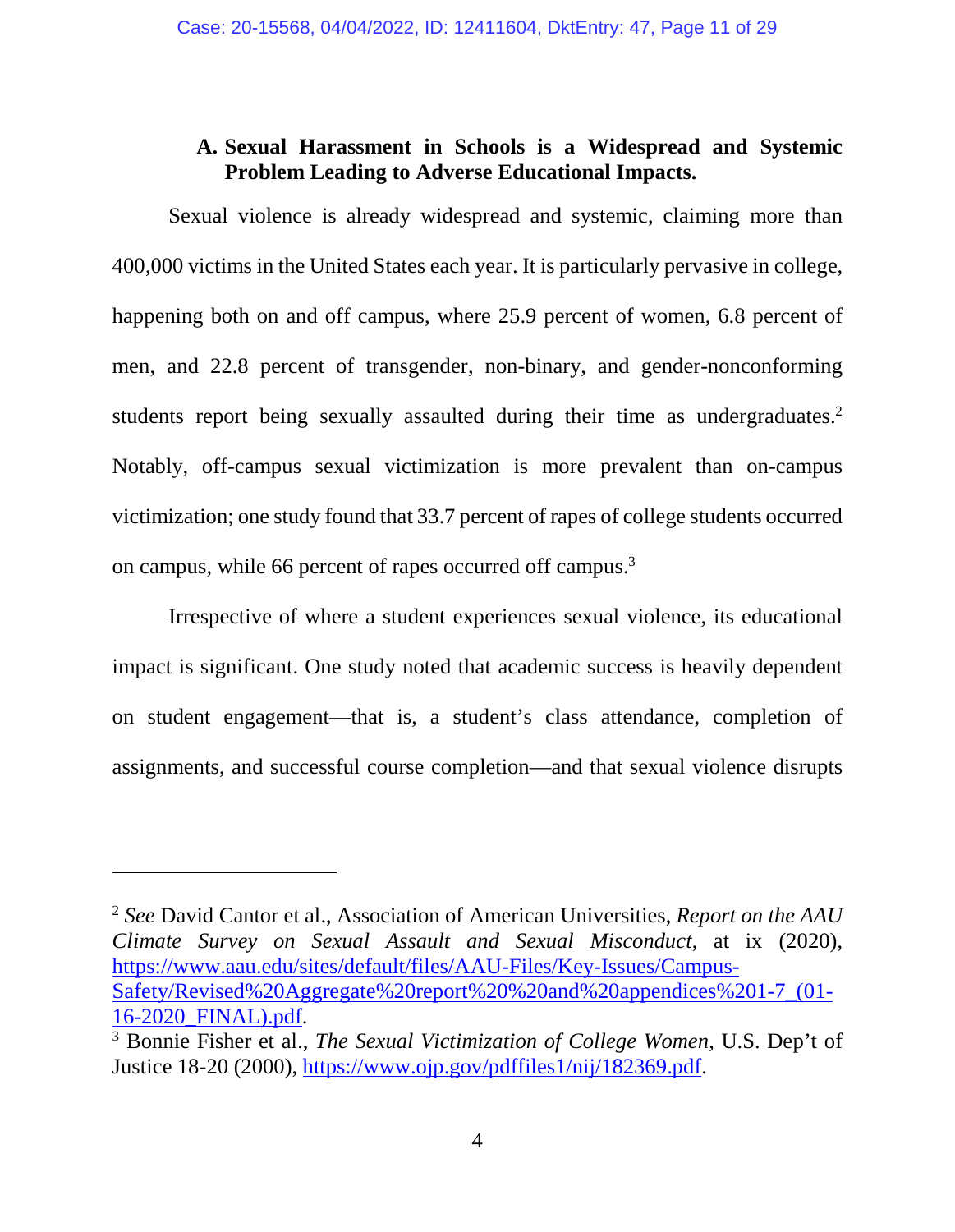such engagement, leading to academic decline.<sup>4</sup> Indeed, for student survivors, sexual assault has been "associated with more academic problems including lower grade point average, dropping out, and self-regulated learning problems,"<sup>5</sup> to say nothing of the physical and psychological harms suffered. A recent survey of student survivors found that, of the students who reported they had experienced sexual violence to their schools, 27 percent took a leave of absence, 20 percent transferred to another school, and about 10 percent dropped out of school.<sup>6</sup> Further, studies show that sexual victimization has a greater impact on survivors' academic performance than other forms of victimization.<sup>7</sup> For example, student survivors of sexual violence saw a more significant decline in their GPA than students victimized by physical or verbal violence.<sup>8</sup> These harms not only precipitate long-term impacts on survivors'

<sup>4</sup>*See* Cecilia Mengo & Beverly M. Black, *Violence Victimization on a College Campus: Impact on GPA and School Dropout*, 18 J. Coll. Student Retention: Research, Theory & Prac. 234, 239-40, 247 (2016).

<sup>5</sup> Taylor D. Molstad et al., *Sexual Assault as a Contributor to Academic Outcomes in University: A Systematic Review*, Trauma Violence Abuse 1, 10 (2021), [https://journals.sagepub.com/doi/pdf/10.1177/15248380211030247.](https://journals.sagepub.com/doi/pdf/10.1177/15248380211030247)

<sup>6</sup> Know Your IX, The Cost of Reporting: Perpetrator Retaliation, Institutional Betrayal, and Student Survivor Pushout 1 (2021), [https://www.knowyourix.org/wp](https://www.knowyourix.org/wp-content/uploads/2021/03/Know-Your-IX-2021-Report-Final-Copy.pdf)[content/uploads/2021/03/Know-Your-IX-2021-Report-Final-Copy.pdf.](https://www.knowyourix.org/wp-content/uploads/2021/03/Know-Your-IX-2021-Report-Final-Copy.pdf)

<sup>7</sup> Cecilia Mengo, *supra* note 4, at 245. <sup>8</sup>*Id.*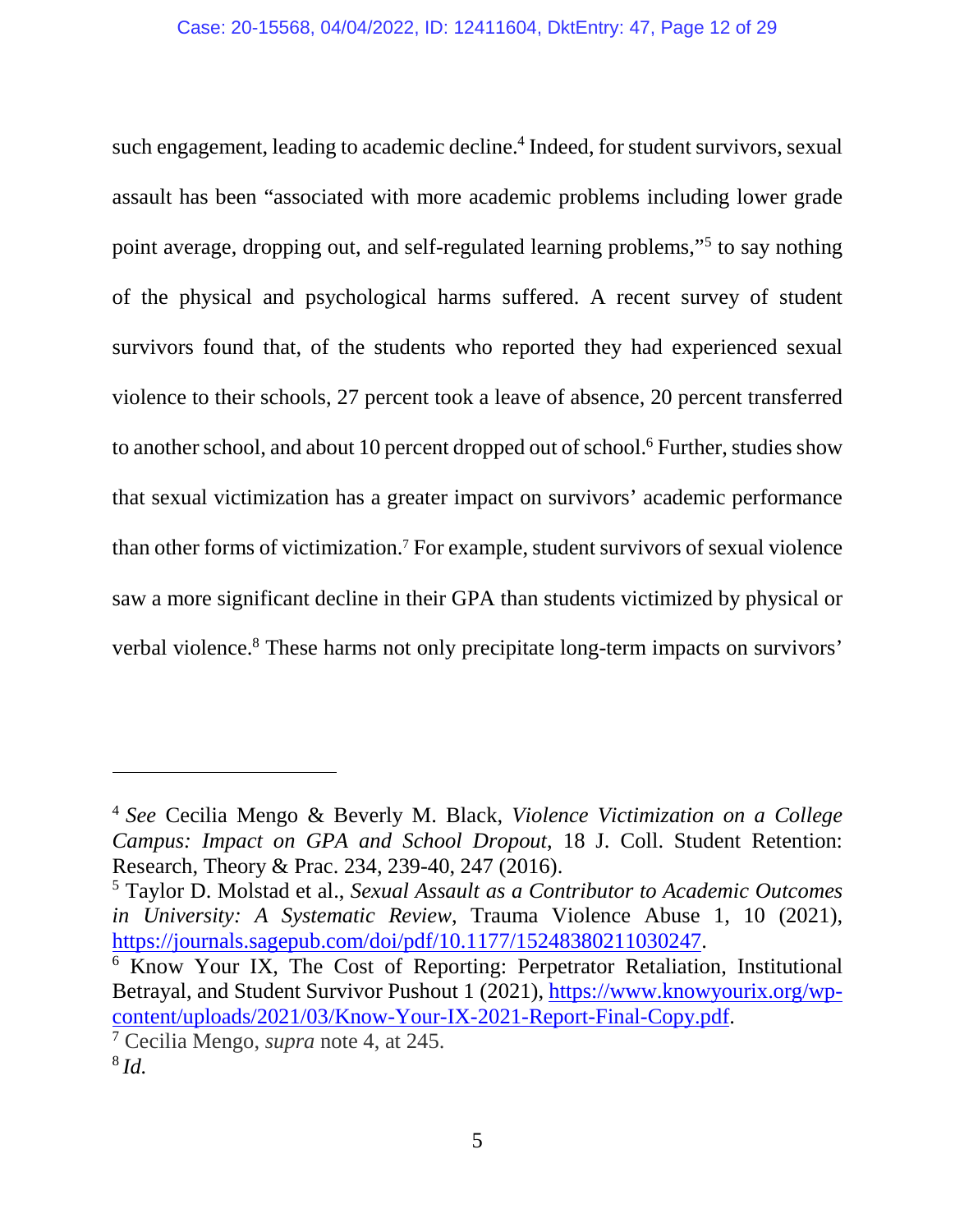financial and professional futures, $9$  but they are among the very consequences of sexual harassment that Title IX was intended to remedy to preserve students' access to educational benefits in the face of sex-based discrimination.

### **B. Most Sexual Harassment Against College Students Occurs Off Campus Because Most College Students Live Off Campus**

<span id="page-12-0"></span>Schools like the University attract and admit thousands of students annually from out of town, if not out of state. Increasingly, however, schools do not, or cannot, provide opportunities for admitted students to reside in on-campus housing. Recent statistics suggest that nearly nine in ten college students live off campus.<sup>10</sup> In fact, roughly 84 percent (39,422 students) of the estimated 46,932 students at the University reside off campus.<sup>11</sup> The University has capacity to house only roughly 8,000-9,000 students in university student housing, which includes both on-campus

<sup>&</sup>lt;sup>9</sup> Know Your IX, *supra* note 6, at 7, 9 (survivors frequently lose scholarship funds due to withdrawing from courses, and that the impact of the trauma on their grades forced them to change career paths).

<sup>10</sup> Rochelle Sharpe, *How Much Does Living Off-Campus Cost? Who Knows?*, N.Y. Times (Aug. 5, 2016), [https://www.nytimes.com/2016/08/07/education/edlife/how](https://www.nytimes.com/2016/08/07/education/edlife/how-much-does-living-off-campus-cost-who-knows.html)[much-does-living-off-campus-cost-who-knows.html.](https://www.nytimes.com/2016/08/07/education/edlife/how-much-does-living-off-campus-cost-who-knows.html)

<sup>&</sup>lt;sup>11</sup> It is estimated that roughly 87 percent of students nationally at colleges and universities reside off campus. *Id.*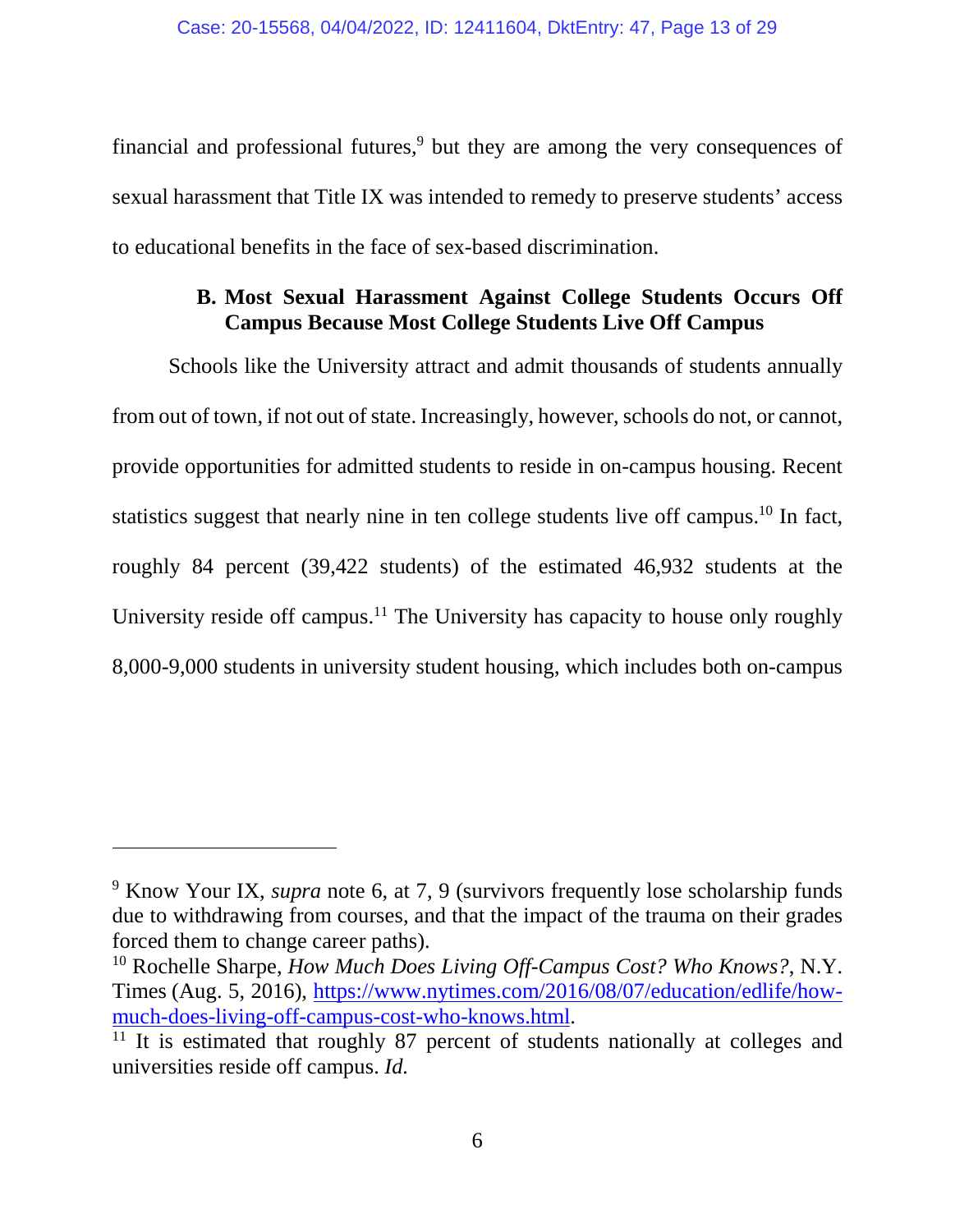dormitories and off-campus student housing.12 As more students live off campus, the neighborhood that surrounds the school becomes part of the university experience.

More and more, schools like the University are outsourcing their housing needs to for-profit companies, in "so-called public-private partnerships."<sup>13</sup> The net result of increasing student enrollment and on-campus housing shortages is that substantial percentages of students live off campus for most of their college careers. As the University does not have sufficient housing for its student body, thousands of students who come to Tucson for the sole purpose of attending the University must at some point during their college years find housing elsewhere, usually at nearcampus apartment buildings and houses. Indeed, the University endorses and advertises many of these campus-adjacent apartments and homes and refers to them as its "off-campus partners."<sup>14</sup>

<sup>&</sup>lt;sup>12</sup> The University itself acknowledges that "[o]n-campus housing is not guaranteed and is highly competitive." *On-Campus Housing*, Univ. of Ariz., <https://global.arizona.edu/international-students/campus-housing>(last visited Mar. 23, 2022).

<sup>13</sup> Jon Marcus, *More Colleges and Universities Outsource Services to For-Profit Companies*, Hechinger Report (Jan. 8, 2021), [https://hechingerreport.org/more](https://hechingerreport.org/more-colleges-and-universities-outsource-services-to-for-profit-companies/)[colleges-and-universities-outsource-services-to-for-profit-companies/.](https://hechingerreport.org/more-colleges-and-universities-outsource-services-to-for-profit-companies/)

<sup>&</sup>lt;sup>14</sup> *Off-Campus Housing*, Univ. of Ariz.,<https://offcampus.arizona.edu/>(last visited Mar. 23, 2022).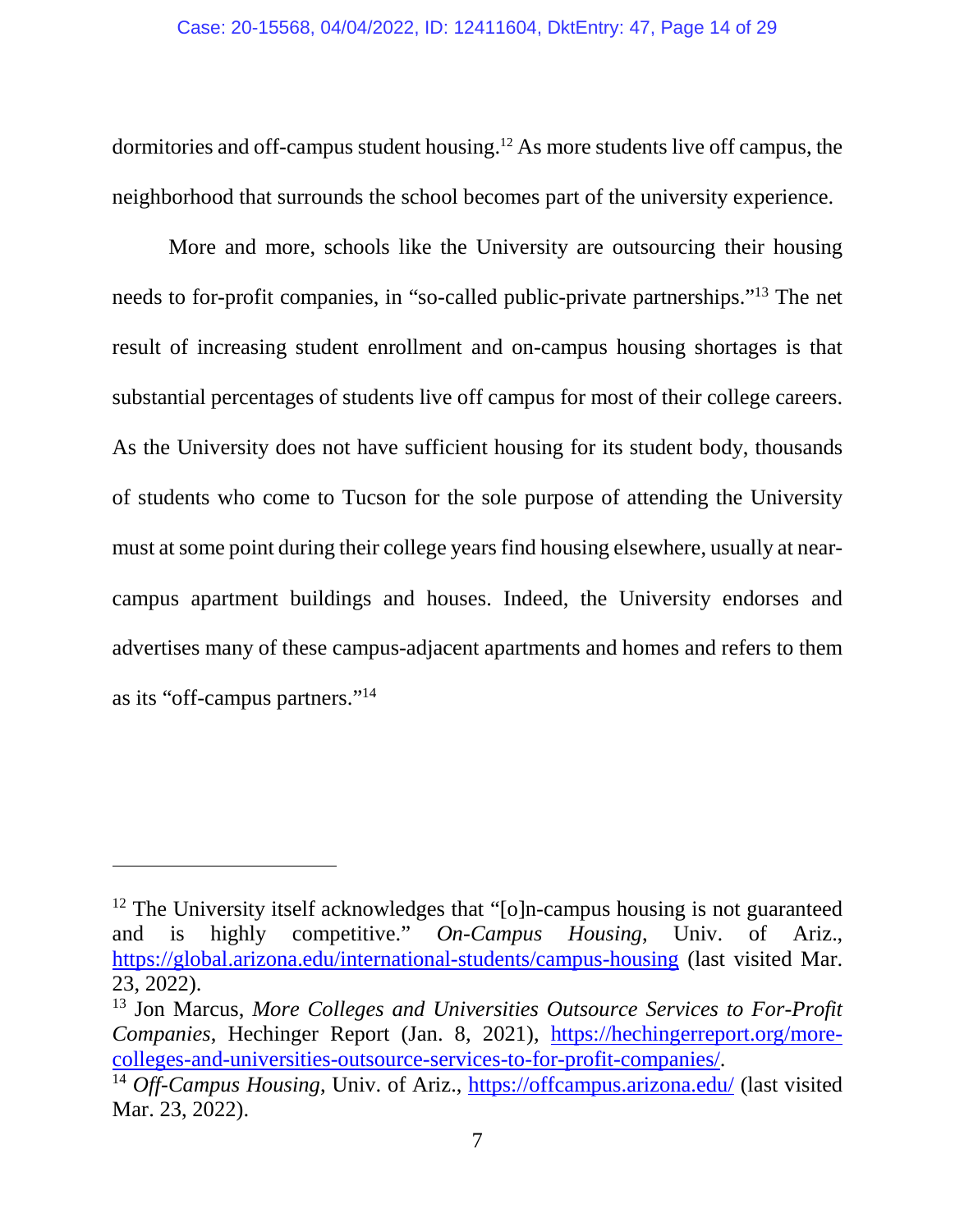### <span id="page-14-0"></span>**II. THE PANEL MAJORITY'S NARROW INTERPRETATION IS AT ODDS WITH THE PURPOSE AND SCOPE OF TITLE IX.**

Fifty years ago, Title IX was enacted during a historic push towards gender equity in the law, society, and across institutions. The relevant statutory text is broad in scope and provides: "No person in the United States shall, on the basis of sex, be excluded from participation in, be denied the benefits of, or be subjected to discrimination under any education program or activity receiving Federal financial assistance." 20 U.S.C. § 1681(a). This text compelled the Supreme Court to instruct that, in order to implement its far-reaching intent, they "must accord [Title IX] a sweep as broad as its language." *N. Haven Bd. of Educ. v. Bell*, 456 U.S. 512, 521 (1982); *see also Jackson v. Birmingham Bd. of Educ.*, 544 U.S. 167, 174 (2005) (noting the court's "repeated holdings construing 'discrimination' under Title IX broadly").

In light of this broad mandate, the Supreme Court held in *Davis v. Monroe County Board of Education*, 526 U.S. 629 (1999), that a funding recipient may be liable in a private damages action where "the funding recipient acts with deliberate indifference to known acts of harassment in its program or activities." *Id.* at 633. Primary among Title IX's objectives is to avoid using federal funding to support discriminatory practices. *Gebser v. Lago Vista Indep. Sch. Dist.*, 524 U.S. 274, 286 (1998). Title IX makes actionable the "deprivation of access to the educational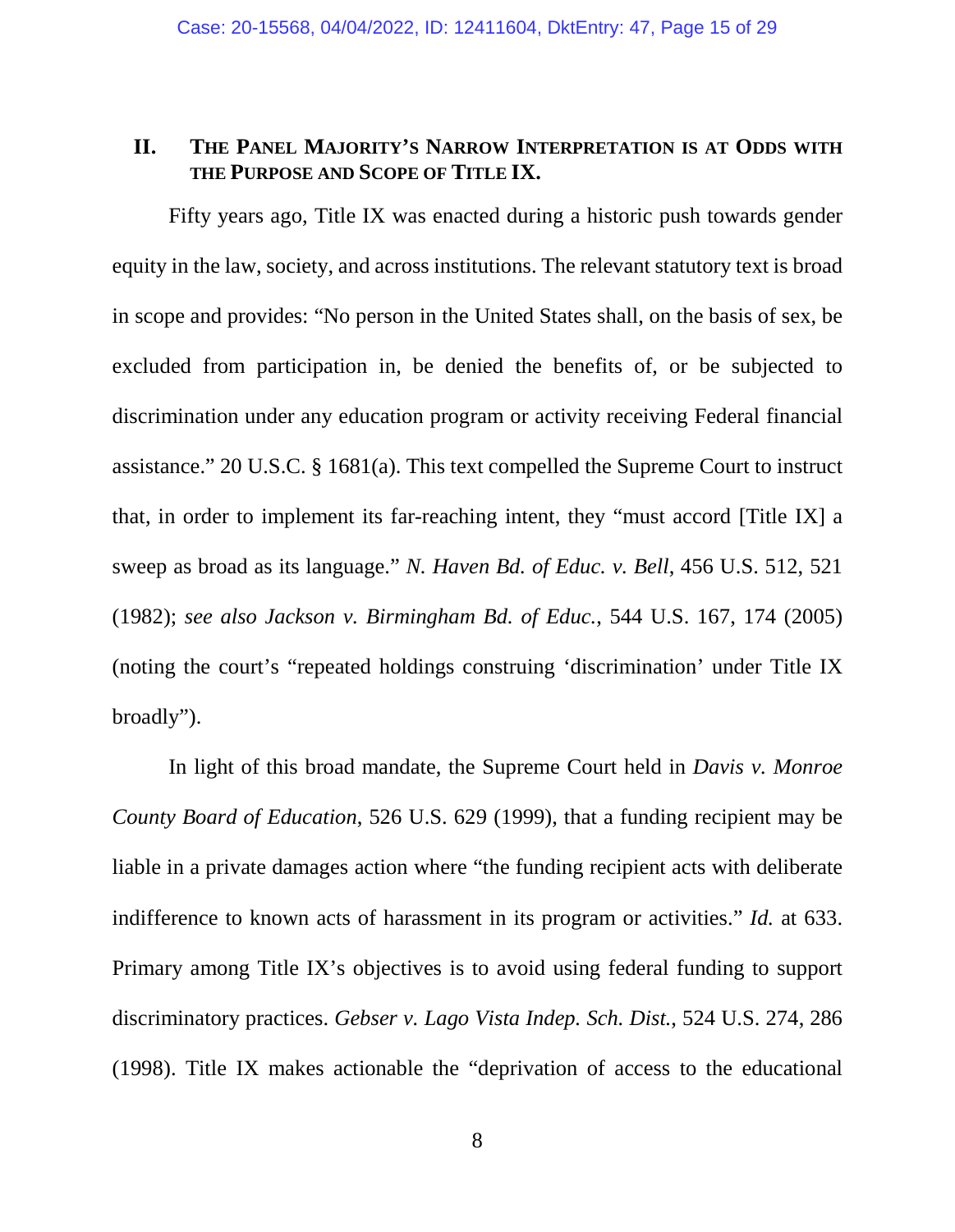opportunities provided by the school," *Davis*, 526 U.S. at 650, which also requires schools to respond to reported sexual harassment. It is well-established that schools are obligated to take such action when they "exercised substantial control over both the harasser and the context in which the known harassment occurred." *Karasek v. Regents of Univ. of Cal.*, 956 F.3d 1093, 1105 (9th Cir. 2020) (quoting *Davis*, 526 U.S. at 645).

In this case, the Court interpreted this required "control over . . . the context" element too narrowly, holding that the University did not exercise substantial control over Bradford's abuse of Brown. Slip op. at 13. In doing so, it adopted an overly broad blanket legal rule that a school *never* has control over off-campus student housing. PFREB at 1, 6. This narrow reading of "control over context" conflicts with Title IX's broad scope and remedial purpose. It also ignores the realities of student housing at schools like the University. The Court's unjustifiably sweeping ruling would undermine schools' incentives to protect their students from recurring sexual harassment and resulting adverse impacts to their access to education, exactly contrary to Title IX's purpose. Creating a standard that allows schools to categorically ignore off-campus sexual harassment fundamentally promotes discrimination, as it provides an incentive for schools to ignore educational harm to students and leaves scores of students without meaningful protection or recourse under Title IX.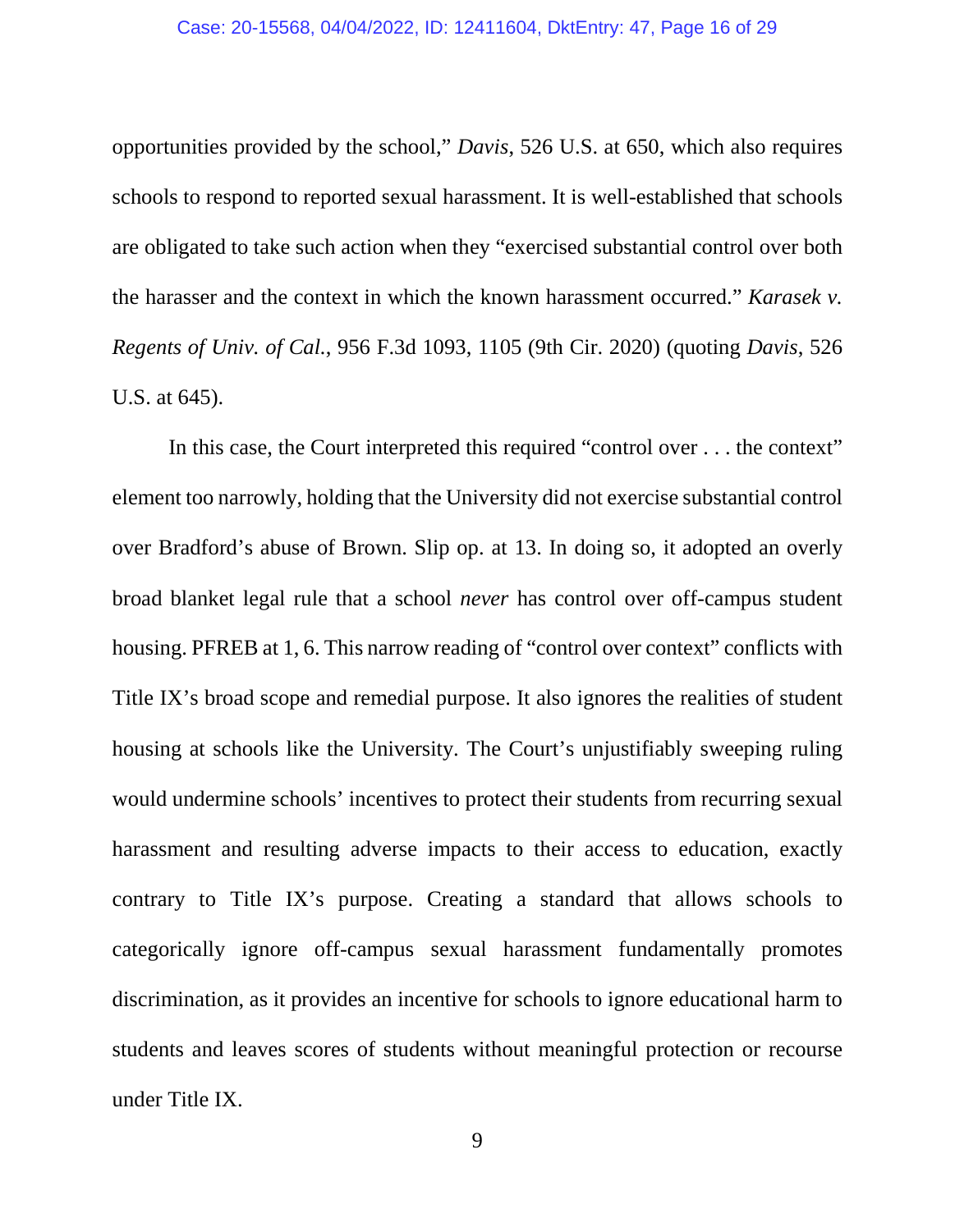## <span id="page-16-0"></span>**A. The Panel's Decision Ignores the Reality that Schools, Including the University, Exercise Significant Control Over Some Off-Campus Housing.**

Despite the significant—and increasing—number of students living in offcampus housing,<sup>15</sup> there is little question that schools continue to exercise substantial authority to discipline students for off-campus misconduct. Here, for example, there appears to have been no dispute that the University had the authority to take disciplinary action against Bradford for other off-campus misconduct.<sup>16</sup> As the dissent emphasizes, the University—and its football team in particular—specifically conditioned Bradford's ability to live at an off-campus apartment (which was funded by the University through scholarship money) on his lack of misconduct. Slip op. at 22 (Fletcher, J., dissenting). As Judge Fletcher recognized, if the coaches had been advised of his known sexual misconduct, they would have "thrown [Bradford] off the team," ending his scholarship and ability to remain at the University. *Id.*

<sup>15</sup> *See* Rochelle Sharpe, *supra* note 10; *see generally* Part I.B., *supra*.

<sup>16</sup> *See* Student Code of Conduct, Ariz. Bd. of Regents Policy No. 5-308(F)-(G) (2020), [https://public.azregents.edu/Policy%20Manual/5-308-Student%20Code%](https://public.azregents.edu/Policy%20Manual/5-308-Student%20Code%20of%20Conduct.pdf)  [20of%20Conduct.pdf.](https://public.azregents.edu/Policy%20Manual/5-308-Student%20Code%20of%20Conduct.pdf) While schools like the University currently possess and exercise such disciplinary authority over gender-based violence and other misconduct that occurs off campus, *see, e.g.*, *id.*, the panel's decision gives schools permission not to do so. This may very well disincentivize schools from adopting similar disciplinary policies that address off-campus misconduct.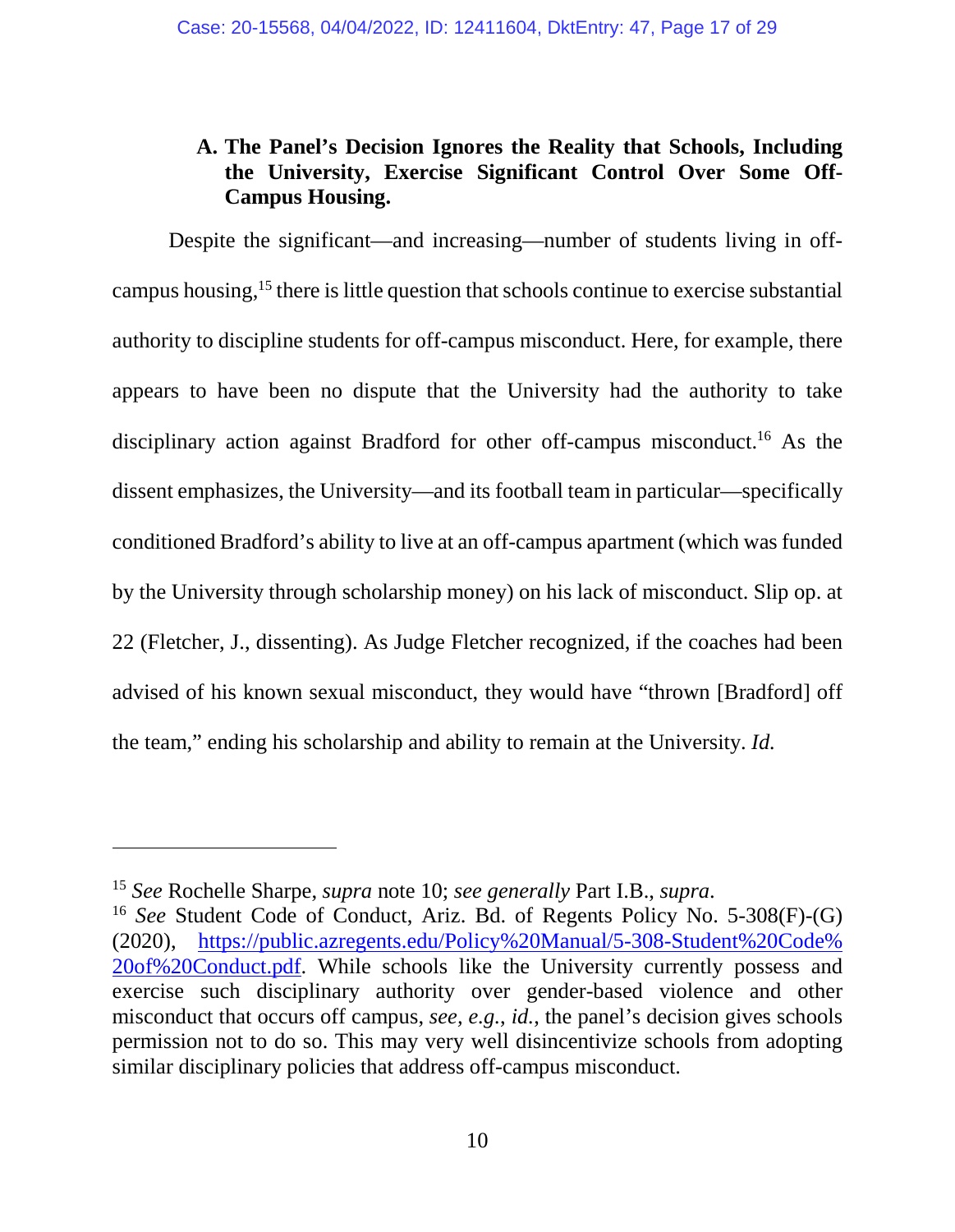Additionally, even in the absence of these facts showing the University's control over context of Bradford's abuse in his off-campus apartment, the University has control over context of off-campus misconduct by its own admission—that is, its Student Code of Conduct permits punishment for conduct endangering "any member of the university community," regardless of where such conduct occurs.<sup>17</sup> Further, at Section  $(F)(17)$ , the Policy even specifically prohibits [o] ff-campus conduct that a reasonable person would believe may present a risk or danger to the health, safety or security of the board or university community or to the safety or security of the board or university property." As a result, the University can and does take disciplinary measures to address off-campus harms. Indeed, the University repeatedly investigated and disciplined students for off-campus assault, including Bradford's off-campus assaults of Brown at issue in this case. Slip op. at 9. That the assaults against Brown occurred off campus does not mean the University was unable to prevent them from happening, and of course it did not prevent the University from responding to prevent a hostile educational environment *on campus*—over which it undisputedly exercises control—as it must under Title IX. Put simply, schools retain "disciplinary authority" over students and certainly can

 $\overline{a}$ 

<sup>17</sup> Student Code of Conduct, *supra* note 16, at 5-308(F)(2), (17), (G).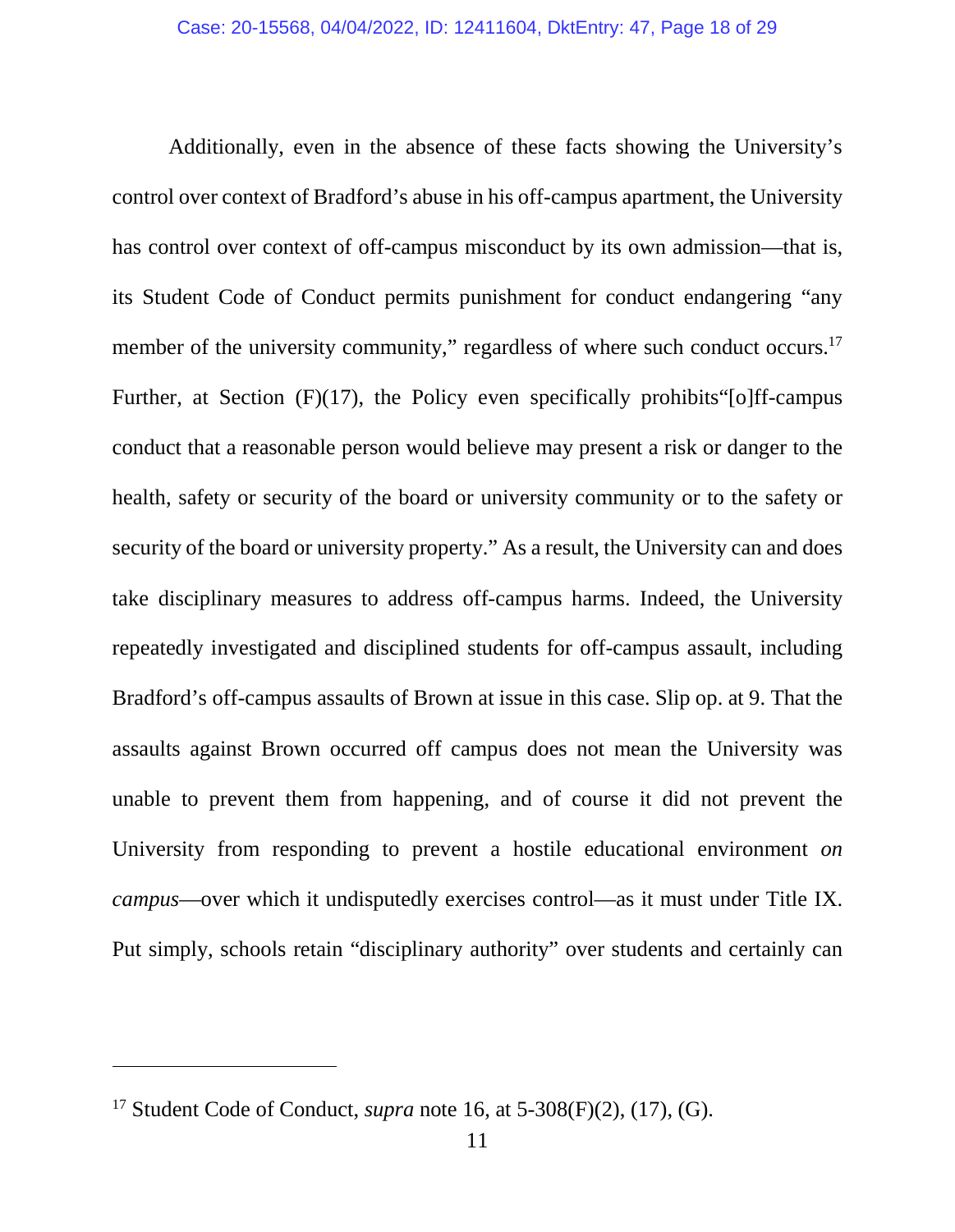and do exercise that form of control over student misconduct that occurs off campus. Slip op. at 36-37 (Fletcher, J., dissenting) (citing *Davis*, 526 U.S. at 646-47).

Accordingly, under the panel's decision, schools would be legally presumed not to exercise control over sexual assaults in off-campus student housing even as they regularly exercise control over off-campus behavior through their policies and disciplinary authority. Students who suffer either sexual harassment or the known risk of sexual harassment would be left without a remedy under Title IX only because the sexual harassment occurs off campus—and these harmful impacts would continue to grow along with the trend of students moving off campus.

### **B. The Panel's Decision Will Leave Many Student Survivors Without Critical Civil Rights Protections.**

<span id="page-18-0"></span>The panel's decision would also result in increased harms to student survivors because if schools are no longer liable for addressing off-campus harassment, survivors of off-campus harassment will be left without support, further impeding their access to education. Additionally, as schools are already increasingly shifting students off campus, the panel's decision could further incentivize schools to purposefully move student housing off campus as a way to avoid civil rights liability, further cutting students off from their Title IX civil rights protections, including accommodations and supportive measures that help allow survivors to overcome the impact of harassment and meaningfully access the school's educational programs.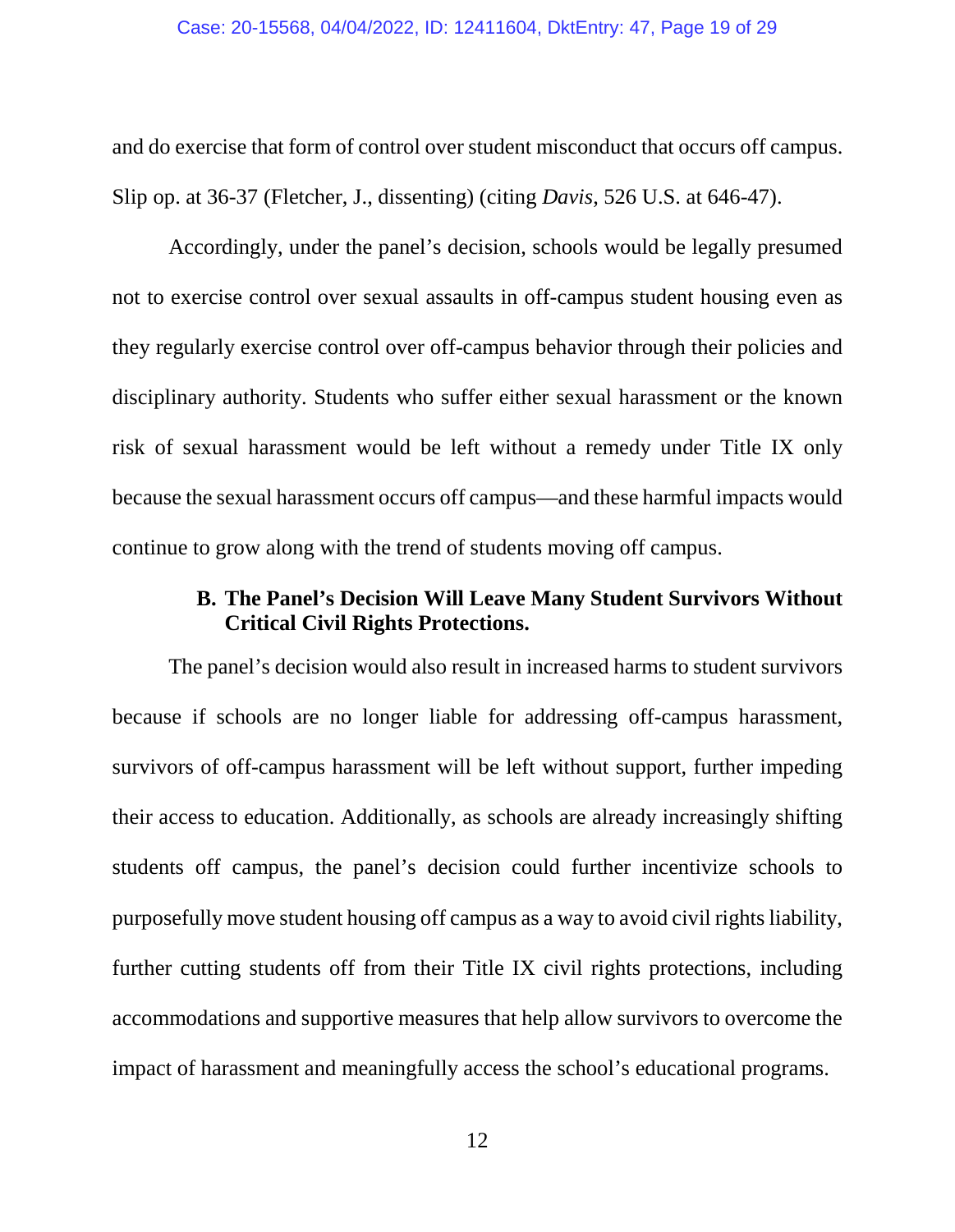Title IX enforcement focuses on remedying a denial of access to the educational benefits and opportunities provided by the school. Such actionable harms may include the obvious "overt, physical deprivation of access to school resources," *Davis*, 526 U.S. at 650, but more often they manifest in "a drop in grades, missing school, being forced to transfer schools, or mental health issues requiring therapy or medication." *Id.* at 652. Of course, these harms are inflicted on victims' on-campus learning regardless of where they were assaulted. *See Farmer v. Kan. State Univ.*, 918 F.3d 1094, 1105 (10th Cir. 2019).

Further, many courts have found that a survivor may continue to suffer from a sexually hostile environment, resulting in a detriment to her educational opportunities, when she is forced to continue to go to school with her assailant. *See Doe ex rel. Doe v. Coventry Bd. of Educ.*, 630 F.Supp.2d 226, 233 (D. Conn. 2009) (concluding that "the mere fact that [the victim and perpetrator] attended school together" could constitute a negative impact due to the "constant potential for interactions between the two" and the continued exposure of the victim to her assailant); *Kinsman v. Fla. State Univ. Bd. of Trs.*, No. 4:15CV235-MW/CAS, 2015 WL 11110848, at  $*4$  (N.D. Fla. Aug. 12, 2015) (possibility of "further encounters" 'between a rape victim and her attacker could create an environment sufficiently hostile to deprive the victim of access to educational opportunities'") (citation omitted). This, too, would occur regardless of whether the initial assault occurred on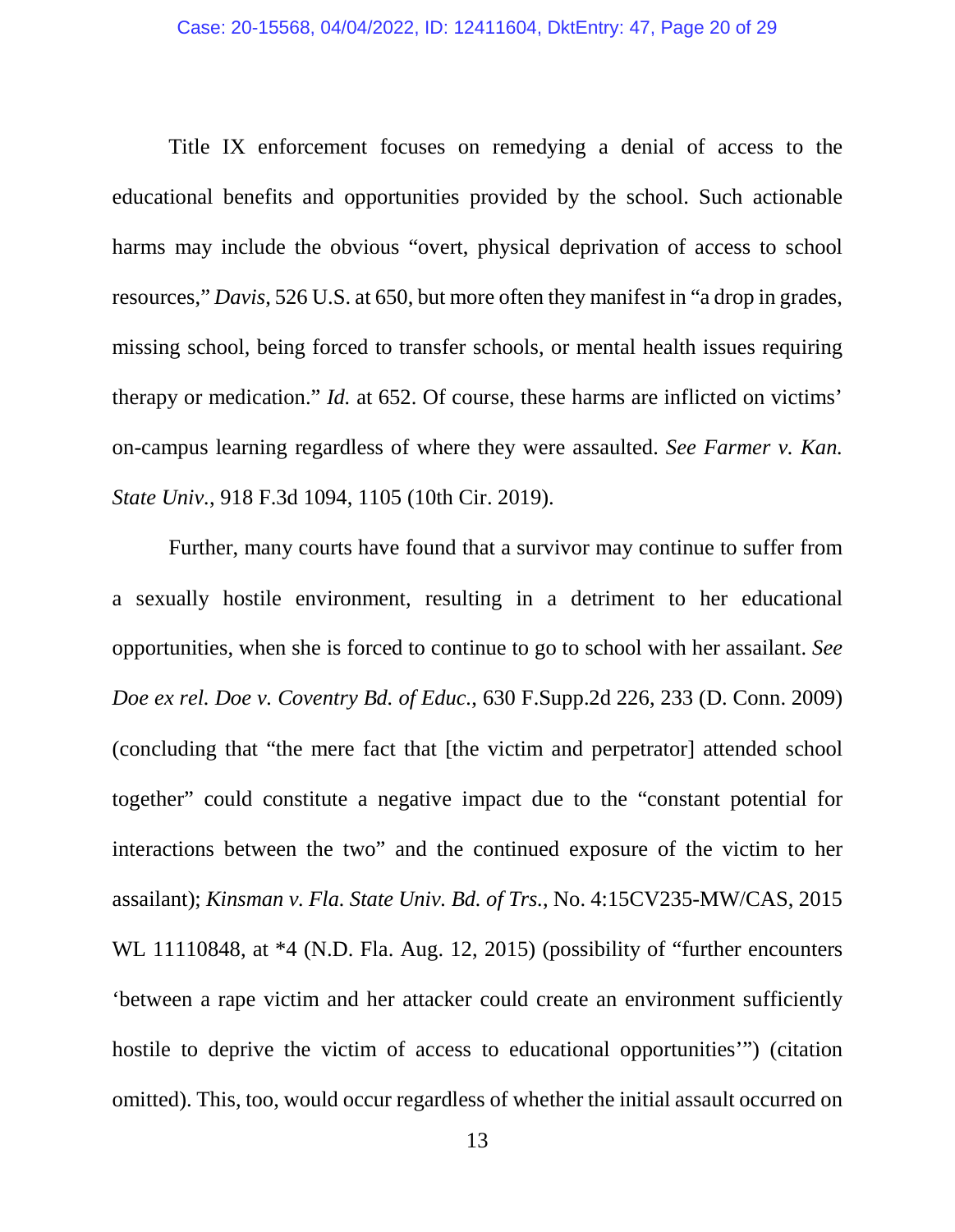#### Case: 20-15568, 04/04/2022, ID: 12411604, DktEntry: 47, Page 21 of 29

campus. *See Doe v. E. Haven Bd. of Educ.*, 200 F.App'x 46, 48-49 (2d Cir. 2006) (whether victim was deprived educational opportunities as a result of being forced to attend school with her assailant following off-campus assault is a question for the finder of fact); *see, e.g.*, *Kinsman*, 2015 WL 11110848, at \*1, \*4.

However, under the panel's decision, there is a risk courts could find, for example, that a student raped or sexually assaulted by another student off campus deserves no protection from further encountering her assailant on campus, but a student who is raped on campus does; or, that a school has an obligation to protect students from a known rapist *only if* the additional violence perpetrated by the same rapist occurred on campus. A school might then be responsible for addressing a sexual assault that occurs a meter into campus, but not across the street—even if the school's authority to discipline the named harasser is unchanged by location. Or, if a student is invited to a professor's home for a social event, such as a dinner, and is sexually assaulted there, schools may be able to disclaim control and responsibility for supporting the survivor, even though she is guaranteed to encounter her attacker on campus. This categorical rule would lead to unfair and illogical results.

As set forth above, *see* Part II, *supra*, the Supreme Court has "repeated[ly] . . . constru[ed] 'discrimination' under Title IX broadly." *Jackson*, 544 U.S. at 174. However, by creating a bright-line rule that as a legal matter, absent a schoolsponsored activity or event, only *on-campus* harassment falls within a school's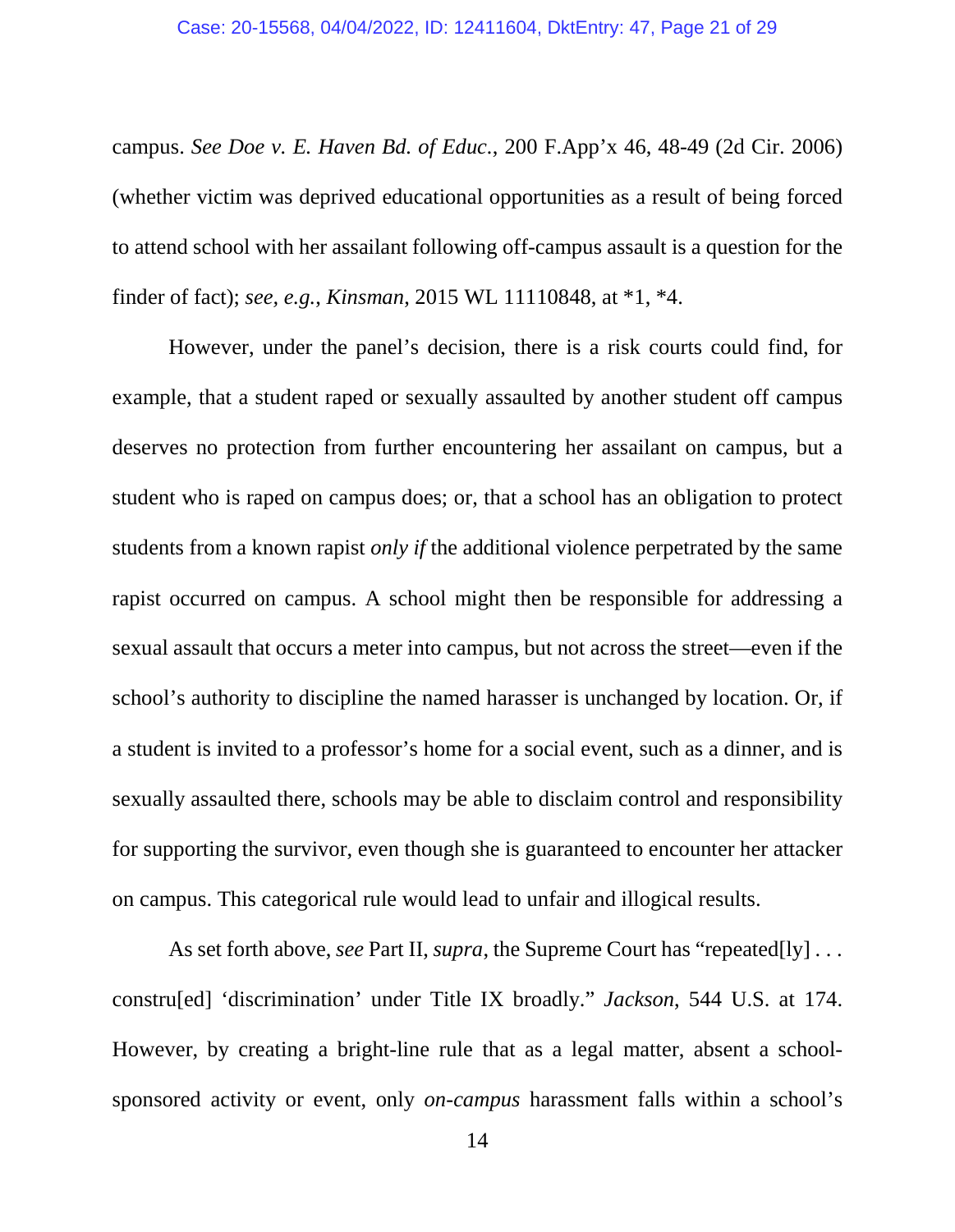#### Case: 20-15568, 04/04/2022, ID: 12411604, DktEntry: 47, Page 22 of 29

control—regardless of facts to the contrary—the focus of the legal inquiry thus inappropriately shifts from an institution's responsibility to address the impact of harassment on access to education, and instead toward the location of perpetrators. *See, e.g.*, *Hall v. Millersville Univ.*, 22 F.4th 397, 405 (3d Cir. 2022) (rejecting bright-line exclusion of entire categories of individuals for purposes of substantial control element). Put simply, the focus shifts from supporting survivors while they are on campus—as is clearly Title IX's intent—and instead allows Title IX's protections to turn on the often-arbitrary distinctions between "on" and "off" campus.

#### **C. The Panel's Decision Creates Perverse Incentives for Schools and Sweeps Too Broadly.**

<span id="page-21-0"></span>The panel's decision may also incentivize schools in this Circuit to minimize their exposure to liability in ways that *increase* the risks to student survivors of sexual harassment, sexual assault, and other forms of sex-based discrimination, contravening Title IX's purposes and policies.

For example, schools would be able to relieve themselves of liability for harassment by moving more students, especially known perpetrators like Bradford, into off-campus housing. As a result, the harassment would occur with increasing frequency in "campus-adjacent" housing, while the resulting lost opportunities and hostile educational environment *on* campus persist. Schools would also be able to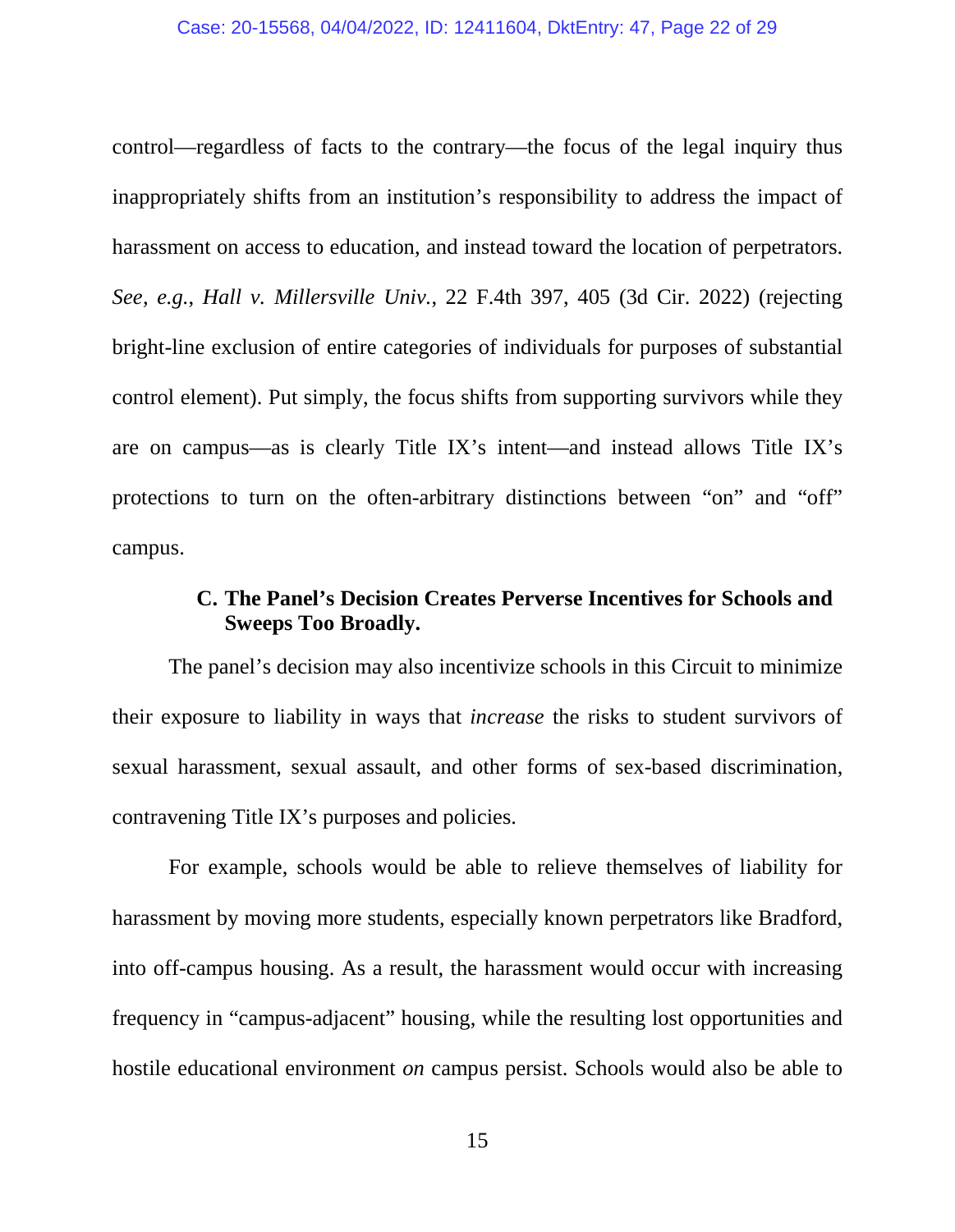#### Case: 20-15568, 04/04/2022, ID: 12411604, DktEntry: 47, Page 23 of 29

eject students from on-campus housing as a *punishment* for their sexual misconduct, with the perverse effect of eliminating the school's liability for any future misconduct those students commit—even if the school knows that other students continue to face a significant risk of future harassment. Based on the panel's holding, schools would then be insulated from further responsibility or liability under Title IX even when, as here, those students proceed to sexually harass and assault more students off campus as a direct and foreseeable result of their continued enrollment. *See* slip op. at 13-14.

Even if the panel were correct in its conclusion that the University did not exercise control over the context of Brown's harassment in *this* case, its categorical and overly broad decision has potential to foreclose liability in cases where schools certainly exercise control. Courts have recognized that Title IX requires schools to address an on-campus hostile environment that arises from a sexual assault occurring off campus. *See, e.g.*, *L.E. v. Lakeland Joint Sch. Dist. #272*, 403 F.Supp.3d 888, 900-01 (D. Idaho 2019) (even if initial harassment was not within school's control, the school had control over whether to allow offenders to remain on campus, and consequently over the subsequent harassment and allegedly hostile environment that resulted from that decision); *Feminist Majority Found. v. Hurley*, 911 F.3d 674, 688 (4th Cir. 2018) (considering that a school exercised control where it could have engaged in conduct that would have corrected the harassment); *cf. Farmer v. Kan.*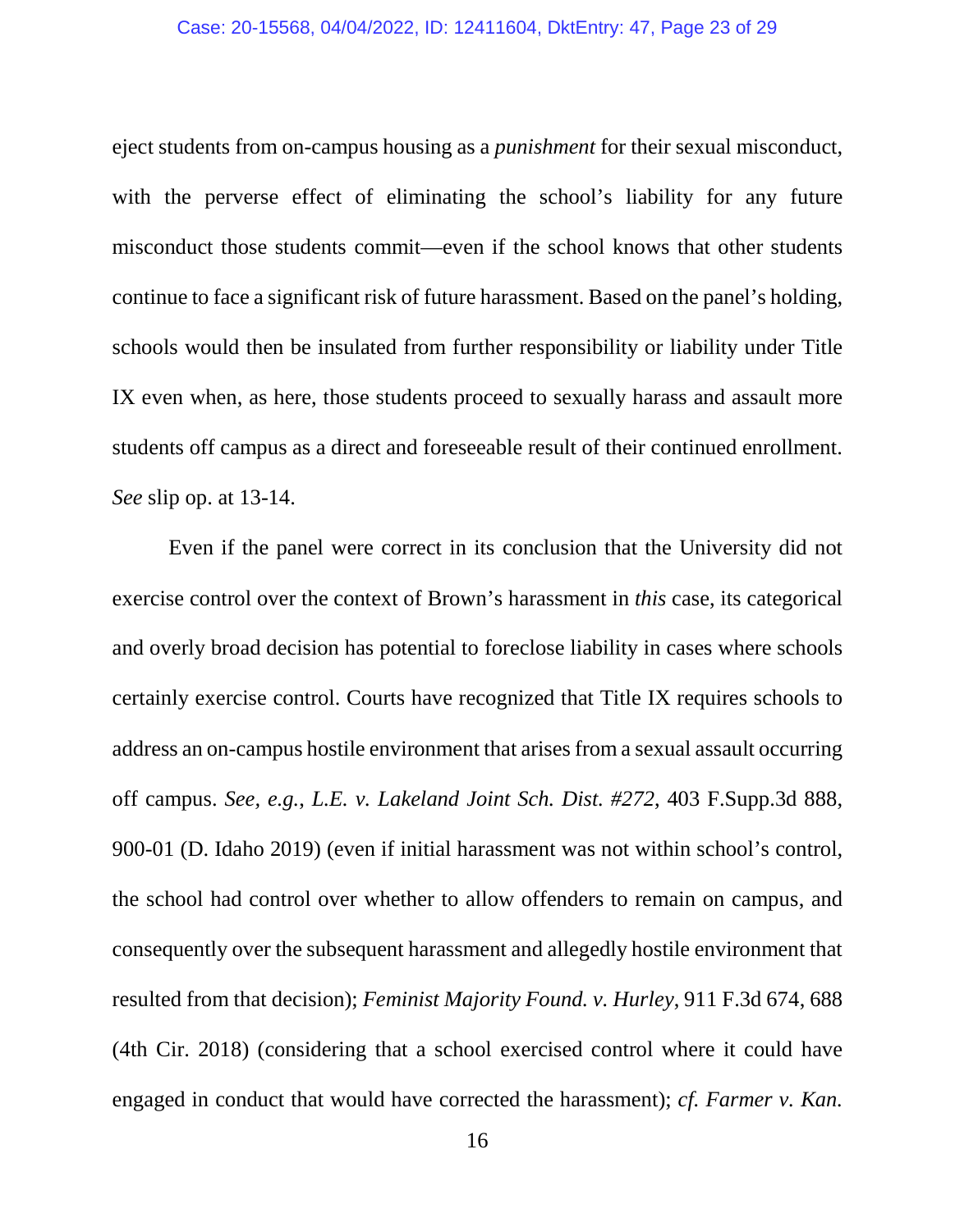*State Univ.*, No. 16-CV-2256-JAR-GEB, 2017 WL 980460, at \*10 (D. Kan. Mar. 14, 2017) (rejecting argument that university had no obligation to respond because it "did not have 'contemporaneous control'" over the alleged assailant and fraternity house), *aff'd*, 918 F.3d 1094 (10th Cir. 2019).

#### **D. Reversing the Panel's Decision Will Not Inappropriately Expand Funding Recipients' Liability Under Title IX.**

<span id="page-23-0"></span>Finally, contrary to the panel's claim, interpreting the "control over context" element coextensively with a school's disciplinary authority would not open the floodgates to litigation by overly expanding the parameters of potential liability. First, the fact that schools may have control over *some* off-campus harassment does not mean they will have control over *all* off-campus harassment. Where a court may find sufficient control in a student's apartment next to campus, rented for the sole purpose of attending the school, under certain circumstances, another may refuse to find sufficient control while students are on a vacation out of town, or in one of the hypotheticals posed by the majority, slip op. at 18. Second, for Title IX liability, several additional requirements must also be met. As the majority acknowledges, the harassment must be: (a) based on sex; (b) perpetrated against a person at the school; (c) perpetrated by another individual over whom the school exercised substantial control; and (d) so severe, pervasive, and objectively offensive that it deprived the student of access to educational opportunities or benefits. *Id.* at 12-13. Thus clearly,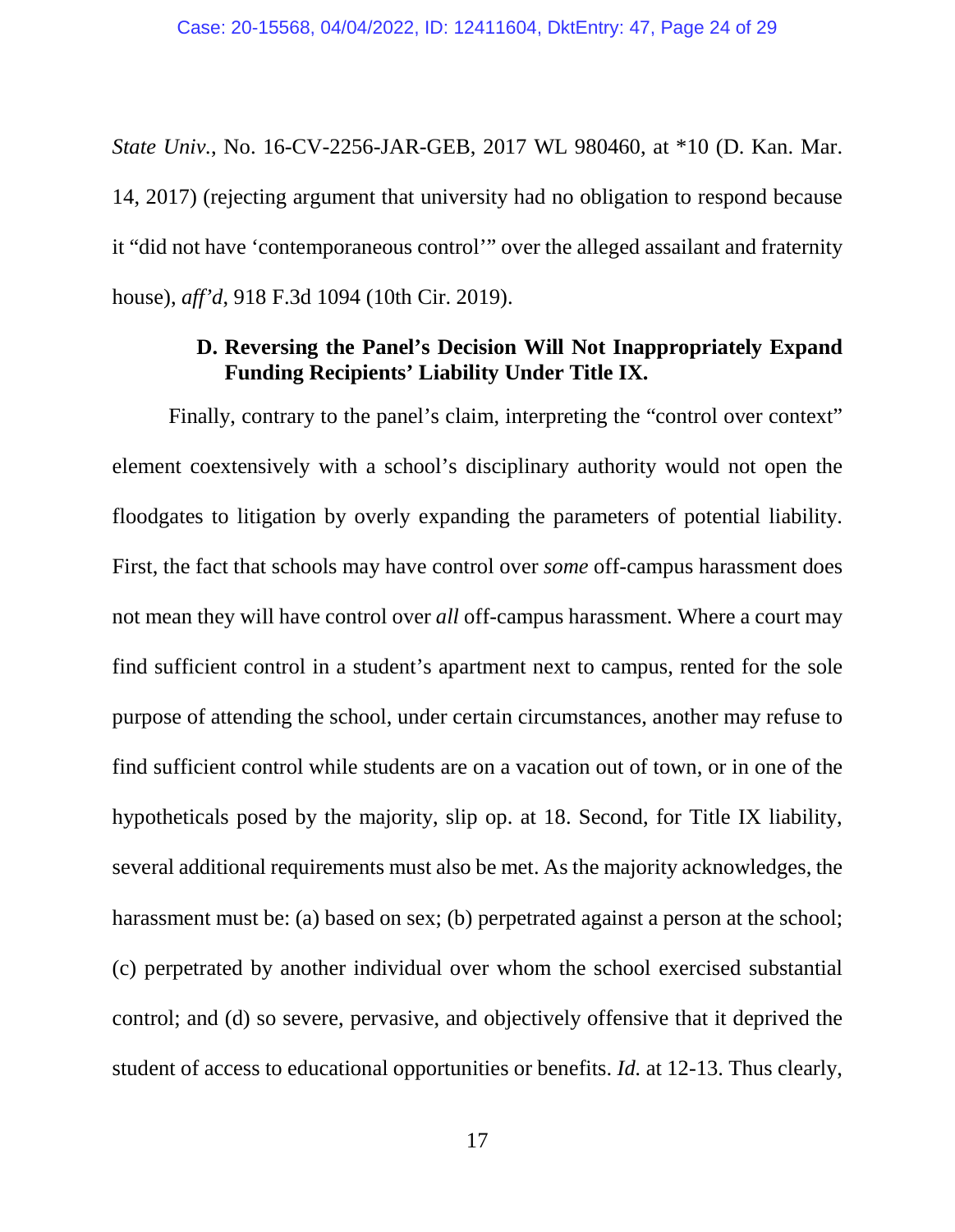#### Case: 20-15568, 04/04/2022, ID: 12411604, DktEntry: 47, Page 25 of 29

even where Title IX does apply, schools are certainly not automatically subject to liability for all harassment that occurs. *Davis*, 526 U.S. at 648. "On the contrary, the recipient must merely respond to known peer harassment in a manner that is not clearly unreasonable." *Id*. at 649; *see also Hall*, 22 F.4th at 407 (noting that liability for a third party's known harassment of a recipient's student would not "open the floodgates and subject universities to unwarranted liability under Title IX" given the "high bar to establish liability for deliberate indifference under Title IX" and the many elements of a Title IX claim that must be met).<sup>18</sup>

Thus, it is simply untrue that allowing the necessary fact-specific inquiry as to the parameters of Title IX protections for off-campus sexual assault would lead to a significant increase in liability, given all the existing legal requirements for any finding of Title IX liability.

<sup>&</sup>lt;sup>18</sup> The panel's concern about expanding schools' liability under Title IX also overlooks the significant barriers survivors face to reporting sexual violence in the first place. Often, survivors must contend with responses by their schools that discourage reporting, including institutional indifference to their victimization and victim-blaming by school officials when seeking support in the wake of assault not to mention the widespread belief that women and girls lie when coming forward about sexual violence. Know Your IX, *supra* note 6, at 12. These experiences alone obfuscate a survivor's ability to access recourse under Title IX—making them less likely to want to report at all.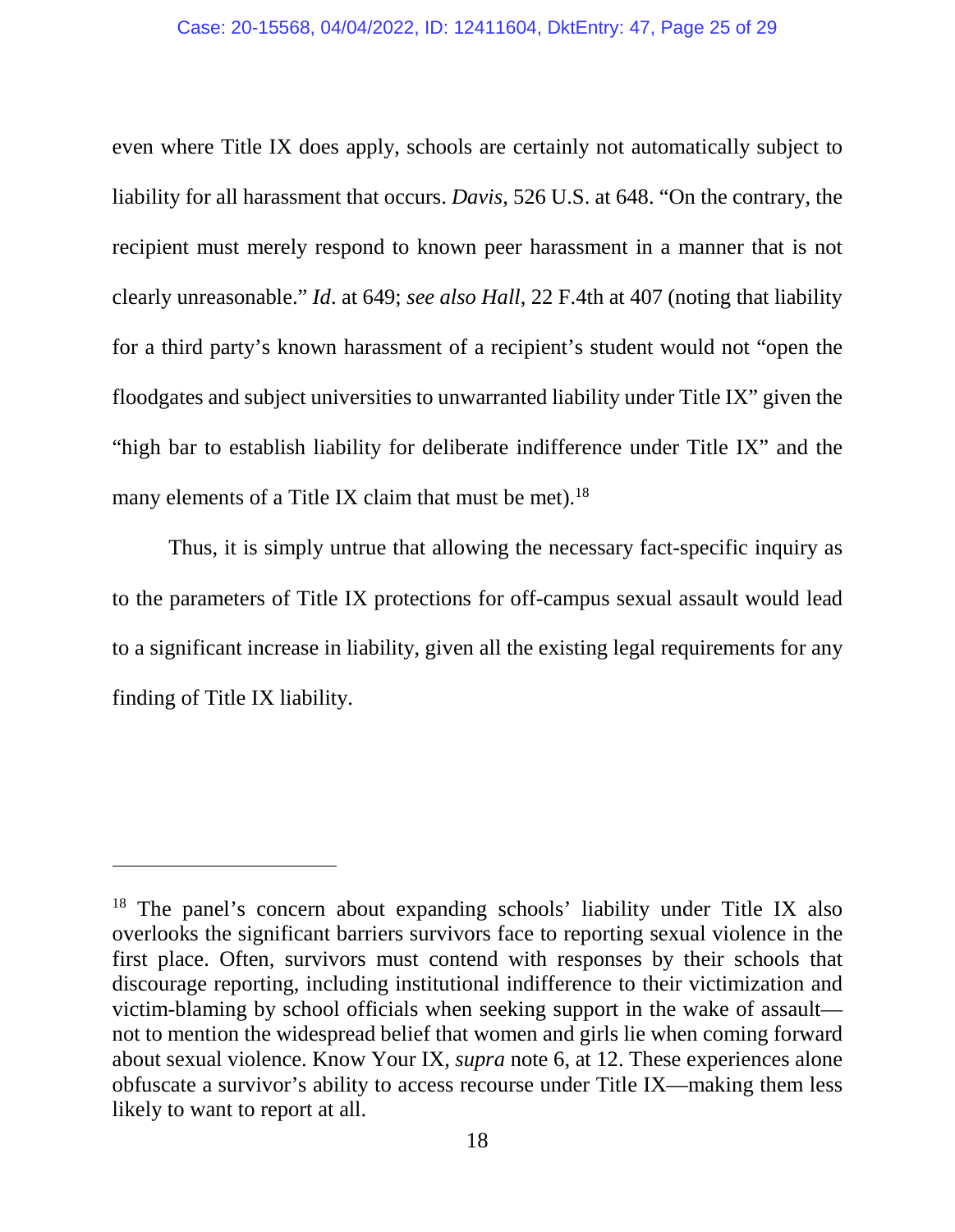#### **CONCLUSION**

<span id="page-25-0"></span>The panel's decision improperly narrows the scope of Title IX's protections and remedies in a categorical manner, allowing more schools to ignore sexual harassment despite its continued harms on students in violation of the letter, purpose, and spirit of Title IX. *Amici* urge this Court to grant the petition and hold that whether Title IX provides protections against and remedies for sexual assault that happens in off-campus housing is a fact-specific inquiry.

Dated: April 4, 2022

Respectfully submitted,

HUTCHINSON BLACK AND COOK LLC

*s/ John C. Clune*  John C. Clune Daniel D. Williams Colleen M. Koch Matthew A. Simonsen 921 Walnut Street, Suite 200 Boulder, CO 80302 Telephone: (303) 442-6514 clune@hbcboulder.com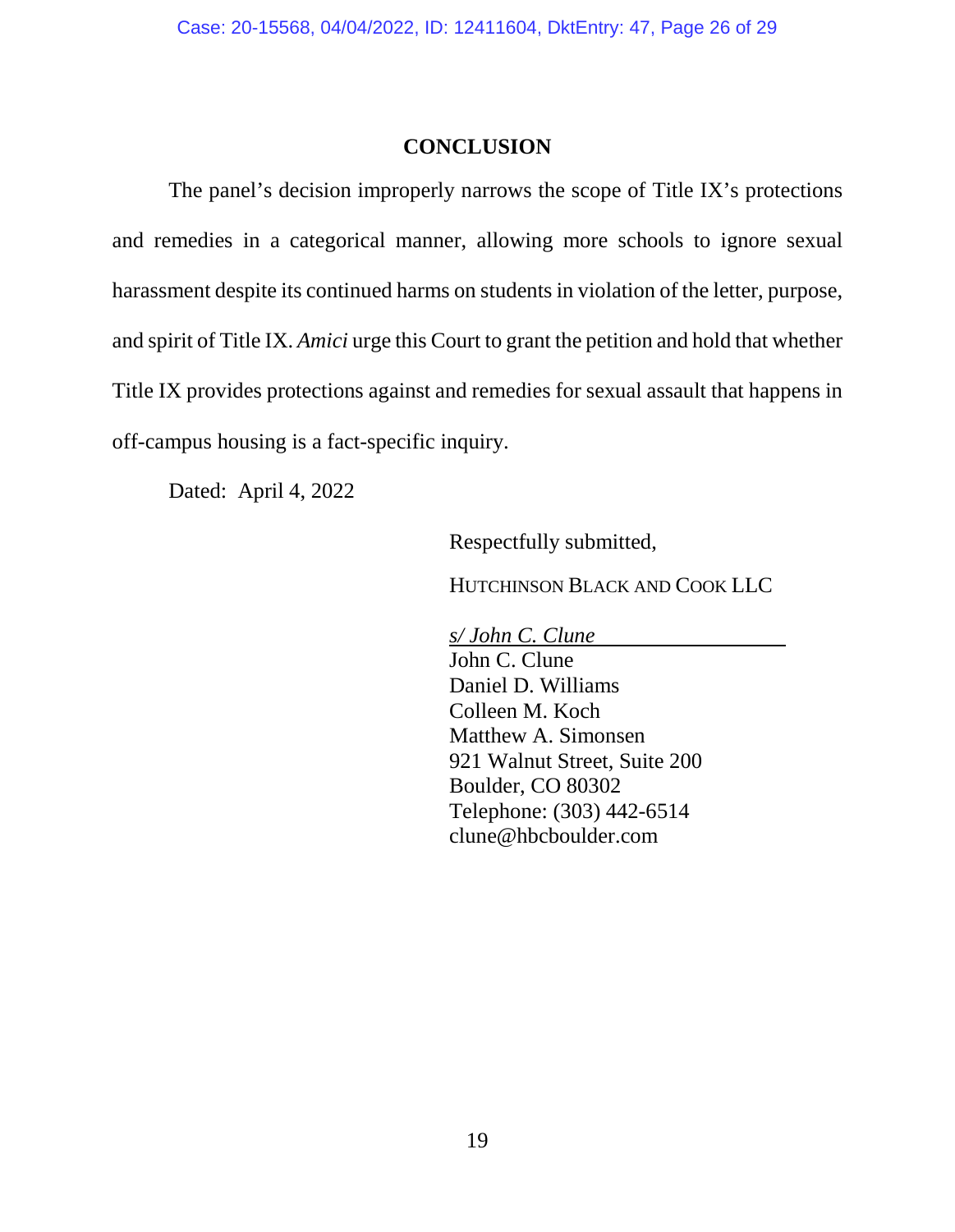NATIONAL WOMEN'S LAW CENTER

Shiwali Patel Hunter Iannucci Sunu Chandy Emily Martin 11 Dupont Circle NW, Suite 800 Washington, DC 20036 Telephone: (202) 588-5180 spatel@nwlc.org

*Attorneys for Amici Curiae*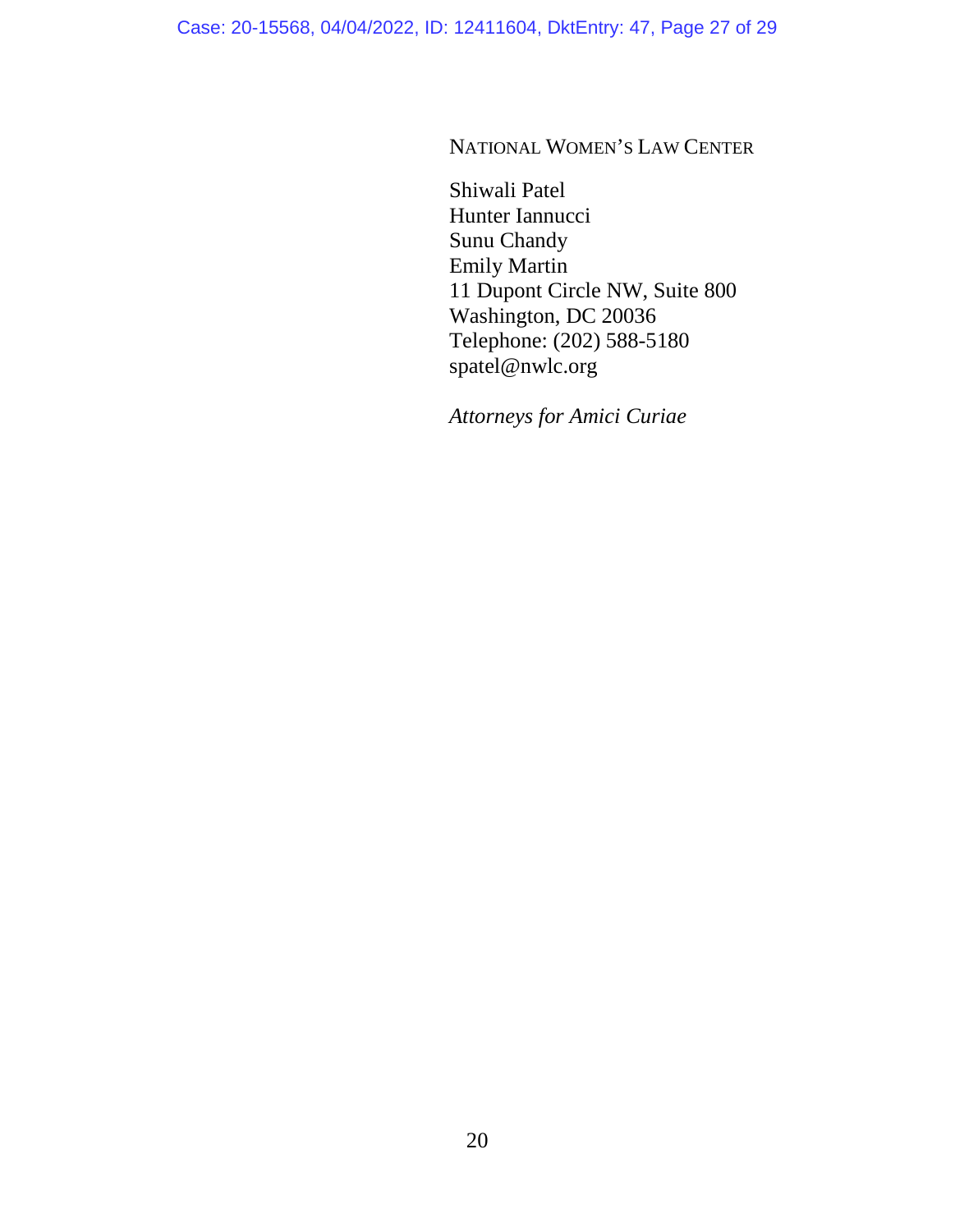### **CERTIFICATE OF COMPLIANCE**

<span id="page-27-0"></span>This brief contains 4,158 words, excluding those parts of the brief exempted by Federal Rule of Appellate Procedure 32(f). The brief's type size and typeface comply with Federal Rule of Appellate Procedure 32(a)(5) and (6).

I certify that this brief is an amicus brief and complies with the word limit of Circuit Rule 29-2(c)(2).

Dated: April 4, 2022

*s/ John C. Clune*  John C. Clune *Counsel for Amici Curiae*